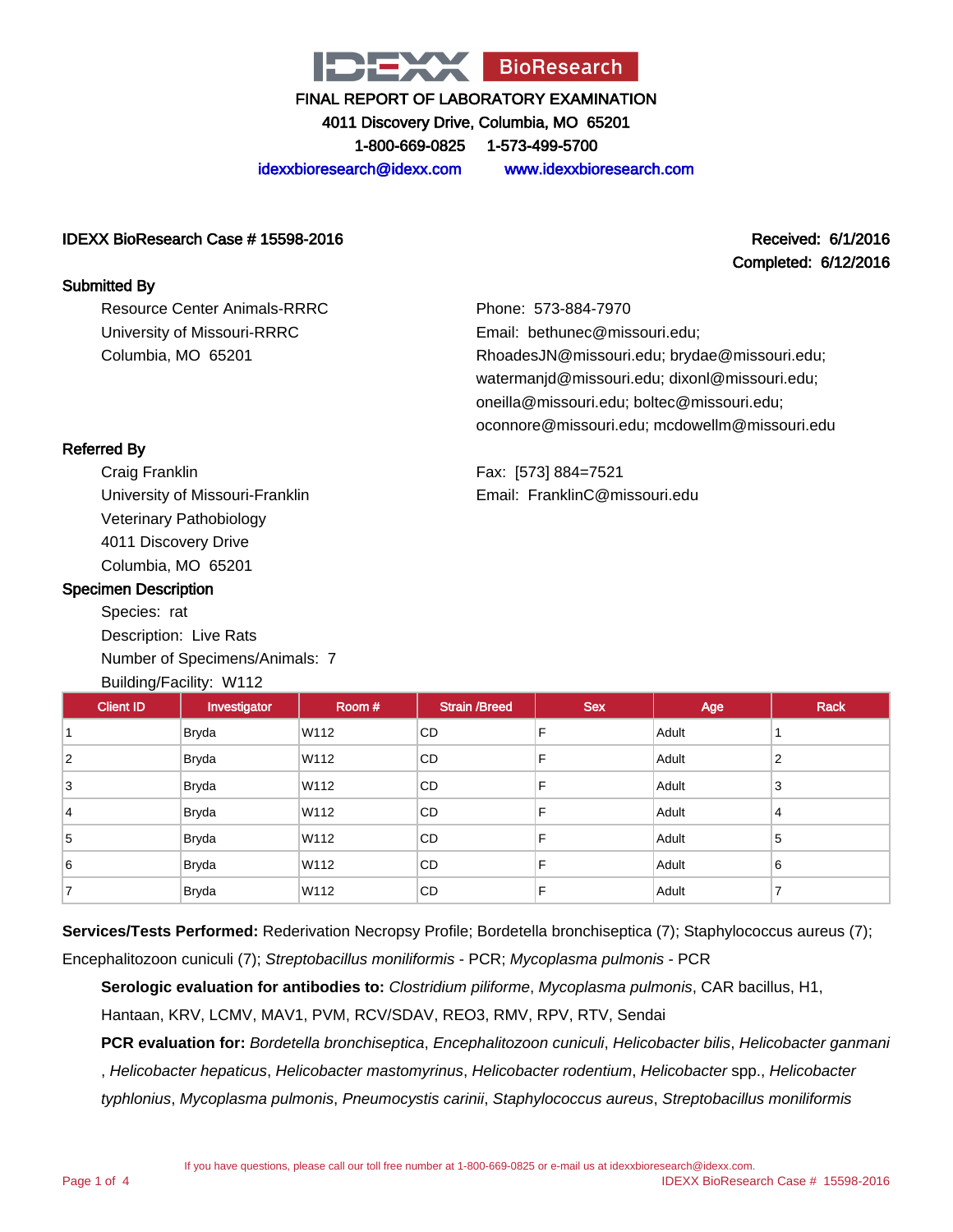**Parasitologic evaluation for:** fur mites, mesostigmatid mites, lice, Spironucleus muris, Giardia muris, large intestinal flagellates and amoeba, pinworms and tapeworms

**Microbiologic evaluation for:** Corynebacterium kutscheri, Klebsiella oxytoca, Klebsiella pneumoniae, Pasteurella multocida, Pasteurella pneumotropica biotype Heyl, Pasteurella pneumotropica biotype Jawetz, Salmonella enterica, Streptococcus pneumoniae

**General Comments:** CB: Sentinels placed on March 1, 2016

**Summary:** Reactivity to CAR bacillus was detected by MFI in multiple samples. The follow up IFA test results were negative. The overall conclusion is that the samples are negative for antibodies to CAR bacillus. All other test results were negative. Please see the report for details.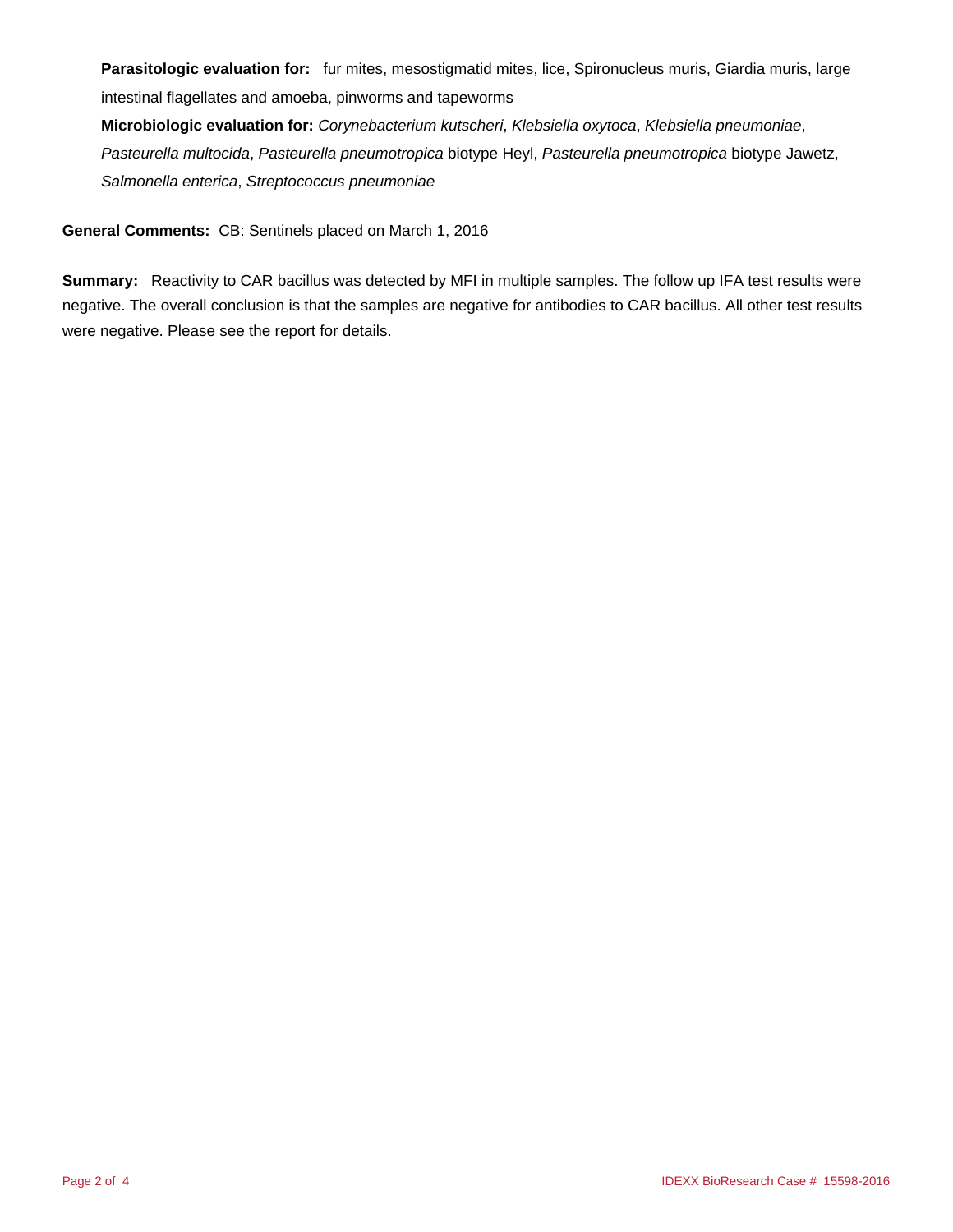## **NECROPSY**

No gross lesions were detected in any of the body systems and organs examined.

## SEROLOGY SUMMARY

|                              | $\overline{1}$ | $\overline{2}$               | $\overline{3}$ | $\overline{\mathbf{4}}$ | $\overline{5}$ | $\bf 6$                  | $\mathbf{7}$   |
|------------------------------|----------------|------------------------------|----------------|-------------------------|----------------|--------------------------|----------------|
| <b>CAR bacillus</b>          | $\blacksquare$ | $\blacksquare$               | $\blacksquare$ | $\blacksquare$          | ۰              | $\blacksquare$           | $\blacksquare$ |
| <b>Hantaan</b>               | ۰              | ۰                            | $\blacksquare$ | ٠                       | ۰              | ۰                        |                |
| <b>LCMV</b>                  | ٠              | $\blacksquare$               | $\blacksquare$ |                         | $\blacksquare$ | ۰                        |                |
| Mycoplasma pulmonis          | $\blacksquare$ | $\blacksquare$               | $\blacksquare$ |                         | $\blacksquare$ | ۰                        |                |
| MAV <sub>1</sub>             | ٠              | $\blacksquare$               | $\blacksquare$ |                         | ۰              | ۰                        |                |
| <b>RPV</b>                   | $\blacksquare$ | -                            | $\blacksquare$ | $\blacksquare$          |                | $\overline{\phantom{a}}$ | ٠              |
| <b>RMV</b>                   | ۰              | $\blacksquare$               | $\blacksquare$ |                         | ٠              |                          |                |
| <b>KRV</b>                   | $\blacksquare$ | $\blacksquare$               | $\blacksquare$ |                         | ۰              | ٠                        |                |
| <b>H1</b>                    |                | $\qquad \qquad \blacksquare$ | $\blacksquare$ |                         | $\blacksquare$ | $\blacksquare$           |                |
| <b>PVM</b>                   | $\blacksquare$ | $\blacksquare$               | $\blacksquare$ |                         | ٠              |                          |                |
| <b>RCV/SDAV</b>              | ٠              | ۰                            | $\blacksquare$ | $\blacksquare$          | ۰              | ٠                        | ٠              |
| REO <sub>3</sub>             | ٠              | $\blacksquare$               | $\sim$         | ٠                       | $\blacksquare$ | ٠                        |                |
| <b>RTV</b>                   | $\blacksquare$ | $\blacksquare$               | $\blacksquare$ |                         | $\blacksquare$ | ٠                        |                |
| <b>Sendai</b>                | $\blacksquare$ | $\blacksquare$               | ۰              |                         | ۰.             | $\blacksquare$           |                |
| <b>Clostridium piliforme</b> | ٠              | $\blacksquare$               | $\blacksquare$ |                         | $\blacksquare$ |                          |                |
| Rat IgG                      | $\mathsf{N}$   | ${\sf N}$                    | $\mathsf{N}$   | N                       | ${\sf N}$      | ${\sf N}$                | $\mathsf{N}$   |

Legend: + = positive - = negative blank = test not performed EQ = equivocal HE = hemolysis precluded testing I = insufficient W = weak positive WB = Western Blot confirmatory analysis pending NS = non-specific reactivity N = normal IgG L = less than normal IgG

## PCR EVALUATION

| feces                     |  |  | Ð |  |
|---------------------------|--|--|---|--|
| Helicobacter spp.         |  |  |   |  |
| Helicobacter bilis        |  |  |   |  |
| Helicobacter ganmani      |  |  |   |  |
| Helicobacter hepaticus    |  |  |   |  |
| Helicobacter mastomyrinus |  |  |   |  |
| Helicobacter rodentium    |  |  |   |  |
| Helicobacter typhlonius   |  |  |   |  |

| lung                 |  |  |  |  |
|----------------------|--|--|--|--|
| Pneumocystis carinii |  |  |  |  |

| Ioral swab                |  |
|---------------------------|--|
| Bordetella bronchiseptica |  |
| Staphylococcus aureus     |  |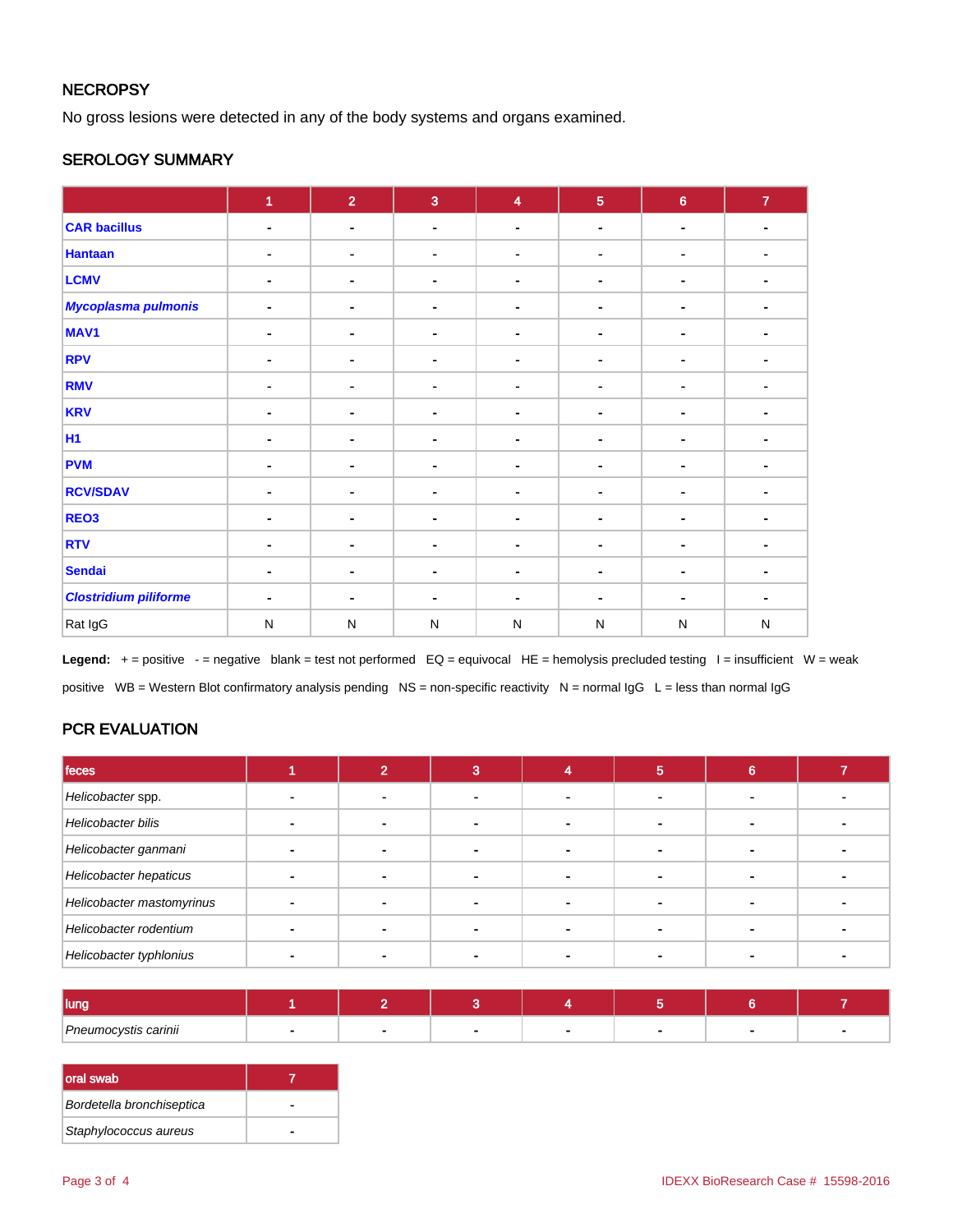| lfeces.                  |  |
|--------------------------|--|
| Encephalitozoon cuniculi |  |

| <b>loral swab</b>            |  |  |  |  |
|------------------------------|--|--|--|--|
| Mycoplasma pulmonis          |  |  |  |  |
| Streptobacillus moniliformis |  |  |  |  |

Legend:  $+=$  positive  $-$  = negative id:id = pooled sample range id+id+id = non-range pooled sample NT or blank = no test performed wps = weak positive

## **PARASITOLOGY**

| parasites |  |  |  |  |
|-----------|--|--|--|--|

### **MICROBIOLOGY**

Specimen/Source: cecum

| <b>Isolate</b>        |                |              |  |  |  |
|-----------------------|----------------|--------------|--|--|--|
| Klebsiella oxytoca    | $\blacksquare$ | <b>100</b>   |  |  |  |
| Klebsiella pneumoniae |                | $\mathbf{r}$ |  |  |  |
| Salmonella enterica   | $\sim$         |              |  |  |  |

#### Specimen/Source: nasopharynx

| <b>Isolate</b>                              |  | a | 5 | 6 |  |
|---------------------------------------------|--|---|---|---|--|
| Corynebacterium kutscheri                   |  |   |   |   |  |
| Pasteurella multocida                       |  |   |   |   |  |
| Pasteurella pneumotropica<br>biotype Heyl   |  |   |   |   |  |
| Pasteurella pneumotropica<br>biotype Jawetz |  |   |   |   |  |
| Streptococcus pneumoniae                    |  |   |   |   |  |

Legend:  $+$  = agent recovered  $-$  = agent not recovered blank = test not performed  $n$  = no growth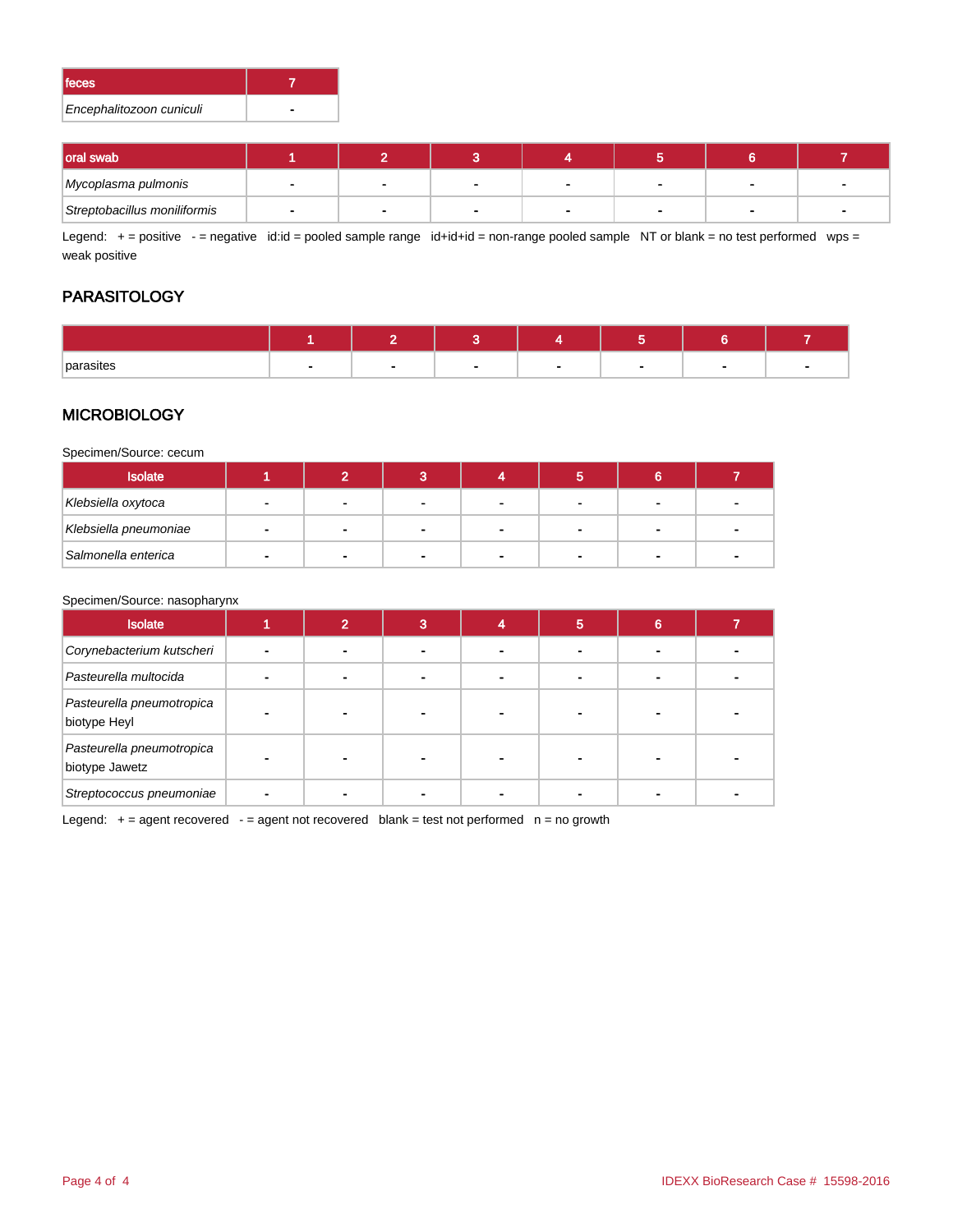

4011 Discovery Drive, Columbia, MO 65201

1-800-669-0825 1-573-499-5700

idexxbioresearch@idexx.com www.idexxbioresearch.com

#### IDEXX BioResearch Case # 15598-2016 Received: 6/1/2016

Completed: 6/12/2016

## SEROLOGY DETAILS

|                                | <b>Baseline</b> | $\blacktriangleleft$         | $\overline{2}$               | $\overline{3}$               | 4                        | 5                            | $6\phantom{1}6$          | $\overline{7}$ |  |  |
|--------------------------------|-----------------|------------------------------|------------------------------|------------------------------|--------------------------|------------------------------|--------------------------|----------------|--|--|
| <b>CAR bacillus</b>            |                 |                              |                              |                              |                          |                              |                          |                |  |  |
| CAR bacillus purified bacteria | MFI > 3.750     | $+6$                         | $\qquad \qquad \blacksquare$ | $\blacksquare$               | EQ                       | $\blacksquare$               | $\blacksquare$           | ٠              |  |  |
| CAR bacillus                   | <b>IFA</b>      | $\qquad \qquad \blacksquare$ |                              |                              | ÷,                       |                              |                          |                |  |  |
| <b>Hantaan</b>                 |                 |                              |                              |                              |                          |                              |                          |                |  |  |
| Hantaan NP                     | MFI > 3.500     | $\blacksquare$               | ä,                           | $\blacksquare$               | $\blacksquare$           | ÷,                           | $\blacksquare$           |                |  |  |
| <b>LCMV</b>                    |                 |                              |                              |                              |                          |                              |                          |                |  |  |
| <b>LCMV</b> recombinant        | MFI > 3.000     | $\blacksquare$               | $\blacksquare$               | $\blacksquare$               | $\blacksquare$           |                              | $\blacksquare$           | ä,             |  |  |
| <b>Mycoplasma pulmonis</b>     |                 |                              |                              |                              |                          |                              |                          |                |  |  |
| M. pulmonis purified bacteria  | MFI > 2.750     | $\qquad \qquad \blacksquare$ | $\overline{a}$               | $\qquad \qquad \blacksquare$ | $\blacksquare$           | ÷,                           | $\blacksquare$           |                |  |  |
| MAV1                           |                 |                              |                              |                              |                          |                              |                          |                |  |  |
| MAV1 purified virus            | MFI > 3.750     | $\blacksquare$               | $\blacksquare$               | $\blacksquare$               | $\blacksquare$           | $\blacksquare$               | $\blacksquare$           | $\blacksquare$ |  |  |
| <b>RPV</b>                     |                 |                              |                              |                              |                          |                              |                          |                |  |  |
| RPV purified virus             | MFI > 2.000     | $\blacksquare$               | $\blacksquare$               | $\blacksquare$               | $\blacksquare$           | $\blacksquare$               | $\blacksquare$           |                |  |  |
| NS1 <sup>1</sup>               | MFI > 3.750     | $\blacksquare$               | $\blacksquare$               | $\blacksquare$               | $\blacksquare$           | $\blacksquare$               | $\blacksquare$           |                |  |  |
| <b>RMV</b>                     |                 |                              |                              |                              |                          |                              |                          |                |  |  |
| RMV VP2 recombinant            | MFI > 1.300     | $\blacksquare$               | $\blacksquare$               | $\blacksquare$               | $\blacksquare$           | $\blacksquare$               | $\blacksquare$           | $\blacksquare$ |  |  |
| NS1 <sup>1</sup>               | MFI > 3.750     | $\qquad \qquad \blacksquare$ | $\blacksquare$               | $\blacksquare$               | $\blacksquare$           |                              | ÷                        |                |  |  |
| <b>KRV</b>                     |                 |                              |                              |                              |                          |                              |                          |                |  |  |
| KRV purified virus             | MFI > 2.500     | $\blacksquare$               | $\blacksquare$               | $\blacksquare$               | $\blacksquare$           | $\blacksquare$               | $\blacksquare$           | $\blacksquare$ |  |  |
| $NS1$ <sup>1</sup>             | MFI > 3.750     | $\blacksquare$               | $\blacksquare$               | $\blacksquare$               | $\blacksquare$           |                              | $\blacksquare$           |                |  |  |
| H1                             |                 |                              |                              |                              |                          |                              |                          |                |  |  |
| H1 purified virus              | MFI > 1.750     | $\blacksquare$               | $\blacksquare$               | $\blacksquare$               | $\blacksquare$           | $\blacksquare$               | $\blacksquare$           | $\blacksquare$ |  |  |
| NS1 <sup>1</sup>               | MFI > 3.750     | $\blacksquare$               | ä,                           |                              | $\blacksquare$           |                              |                          |                |  |  |
| <b>PVM</b>                     |                 |                              |                              |                              |                          |                              |                          |                |  |  |
| PVM purified virus             | MFI > 2.500     | $\blacksquare$               | $\blacksquare$               | ä,                           | $\blacksquare$           | ä,                           | ä,                       |                |  |  |
| <b>RCV/SDAV</b>                |                 |                              |                              |                              |                          |                              |                          |                |  |  |
| RCV/SDAV purified virus        | MFI > 3.750     | $\blacksquare$               | $\qquad \qquad \blacksquare$ | $\qquad \qquad \blacksquare$ | $\overline{\phantom{a}}$ | $\qquad \qquad \blacksquare$ | $\overline{\phantom{a}}$ | -              |  |  |
| RCV/SDAV Spike                 | MFI > 3.750     | $\blacksquare$               | $\blacksquare$               | $\blacksquare$               | $\blacksquare$           | $\blacksquare$               | $\blacksquare$           | -              |  |  |
| REO <sub>3</sub>               |                 |                              |                              |                              |                          |                              |                          |                |  |  |

Page 1 of 2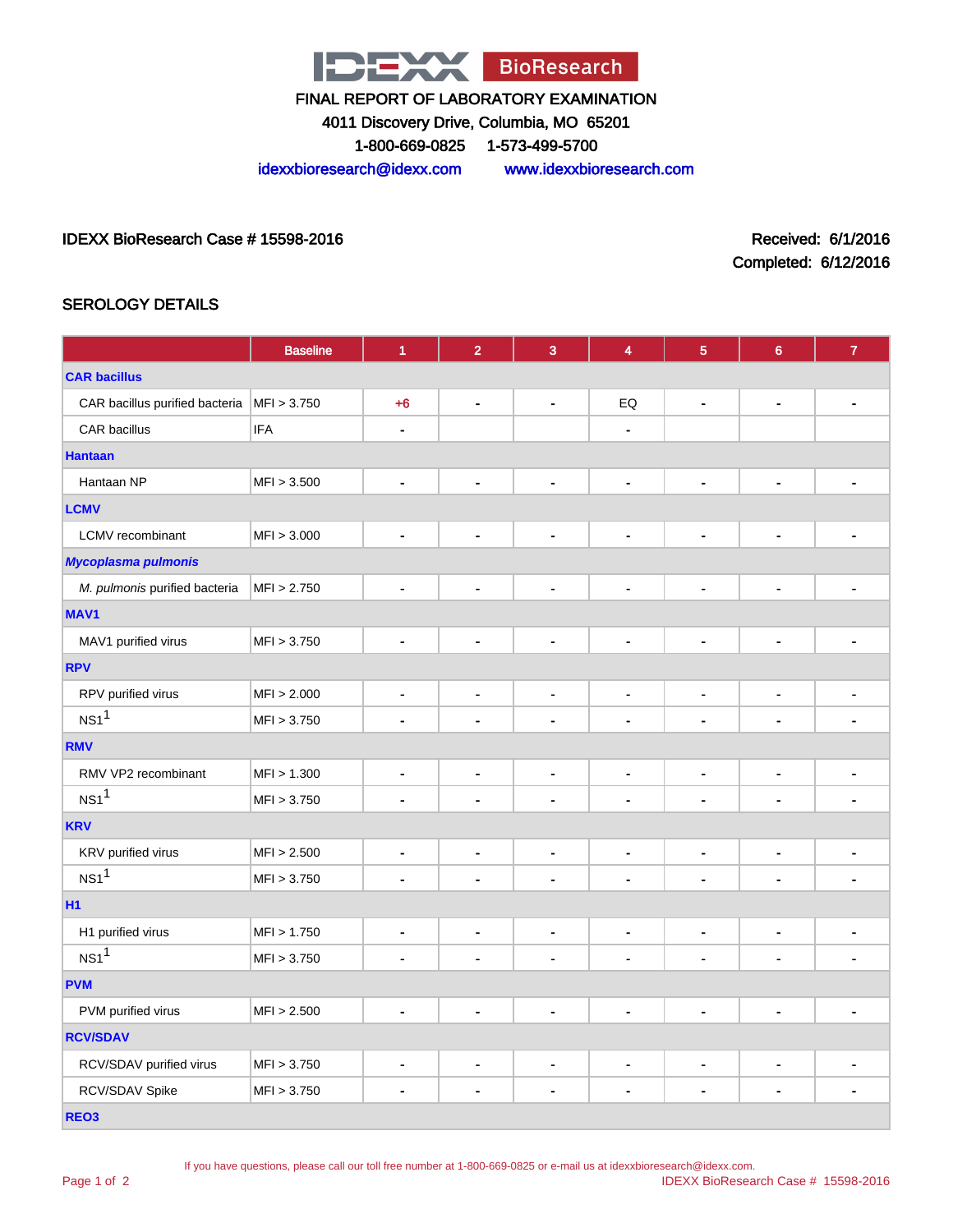|                                            | <b>Baseline</b> |                          | $\mathbf{2}^{\prime}$ | 3              | 4              | $5\phantom{1}$ | 6              |  |  |
|--------------------------------------------|-----------------|--------------------------|-----------------------|----------------|----------------|----------------|----------------|--|--|
| REO3 purified virus                        | MFI > 4.900     | -                        | $\blacksquare$        | -              | $\blacksquare$ |                | н.             |  |  |
| <b>RTV</b>                                 |                 |                          |                       |                |                |                |                |  |  |
| RTV purified virus                         | MFI > 1.500     | $\blacksquare$           | $\blacksquare$        | $\blacksquare$ | $\blacksquare$ | $\blacksquare$ | $\blacksquare$ |  |  |
| TMEV purified virus                        | MFI > 2.000     |                          | ۰                     |                | $\blacksquare$ |                |                |  |  |
| <b>Sendai</b>                              |                 |                          |                       |                |                |                |                |  |  |
| Sendai purified virus                      | MFI > 3.000     | $\overline{\phantom{0}}$ | $\blacksquare$        | $\blacksquare$ | $\blacksquare$ |                | $\blacksquare$ |  |  |
| <b>Clostridium piliforme</b>               |                 |                          |                       |                |                |                |                |  |  |
| Clostridium piliforme purified<br>bacteria | MFI > 4.950     | $\blacksquare$           | $\blacksquare$        | ۰              | ۰              |                |                |  |  |

**NS11 :** NS1 protein is highly conserved among rodent parvoviruses and thus serves as a generic assay for parvovirus seroconversion.

Legend: + = positive - = negative blank = test not performed EQ = equivocal HE = hemolysis precluded testing I = insufficient W = weak

positive WB = Western Blot confirmatory analysis pending NS = non-specific reactivity N = normal IgG L = less than normal IgG

Positive MFI results are reported as "+" followed by a number from 1 to 33 in thousands rounded off to the nearest thousand.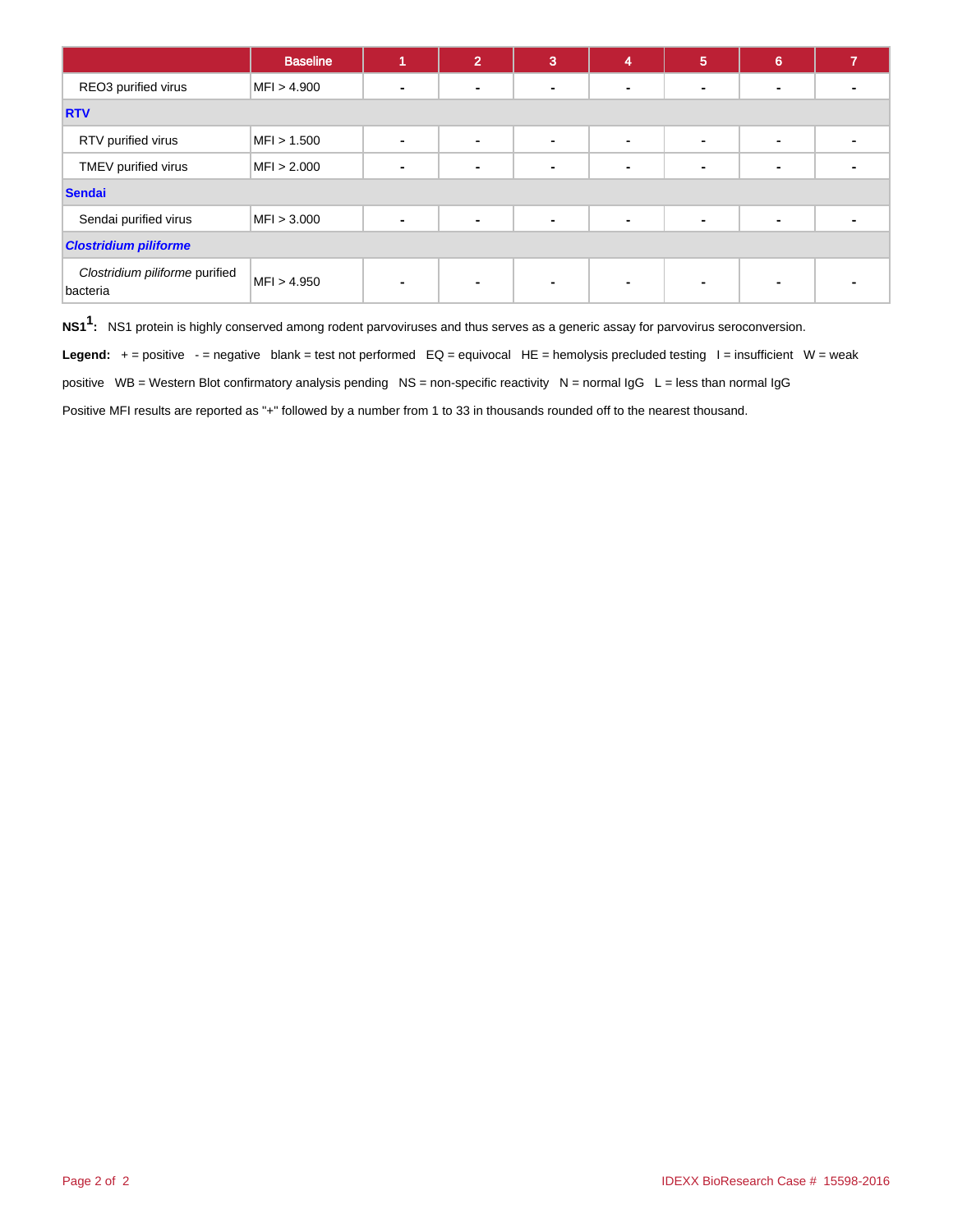

4011 Discovery Drive, Columbia, MO 65201

1-800-669-0825 1-573-499-5700

idexxbioresearch@idexx.com www.idexxbioresearch.com

#### IDEXX BioResearch Case # 16258-2016 Received: 6/9/2016

# Completed: 6/13/2016

#### Submitted By

Resource Center Animals-RRRC University of Missouri-RRRC Columbia, MO 65201

Phone: 573-884-7970 Email: bethunec@missouri.edu; RhoadesJN@missouri.edu; brydae@missouri.edu; watermanjd@missouri.edu; dixonl@missouri.edu; oneilla@missouri.edu; boltec@missouri.edu; oconnore@missouri.edu; mcdowellm@missouri.edu

Fax: [573] 884=7521 Email: FranklinC@missouri.edu

## Referred By

Craig Franklin University of Missouri-Franklin Veterinary Pathobiology 4011 Discovery Drive Columbia, MO 65201

### Specimen Description

Species: rat Description: Swabs Number of Specimens/Animals: 2 Building/Facility: W112

| <b>Client ID</b> | Investigator | Room # | Rack   |
|------------------|--------------|--------|--------|
| ◡                | Bryda        | W112   | 1-4a   |
| D                | Bryda        | W112   | $4b-7$ |

## **Services/Tests Performed:** Fur Mite

**PCR evaluation for:** Myocoptes, Radfordia/Myobia

**General Comments:** CB: Quarterly fur mite testing for room W112.

**Summary:** All test results were negative.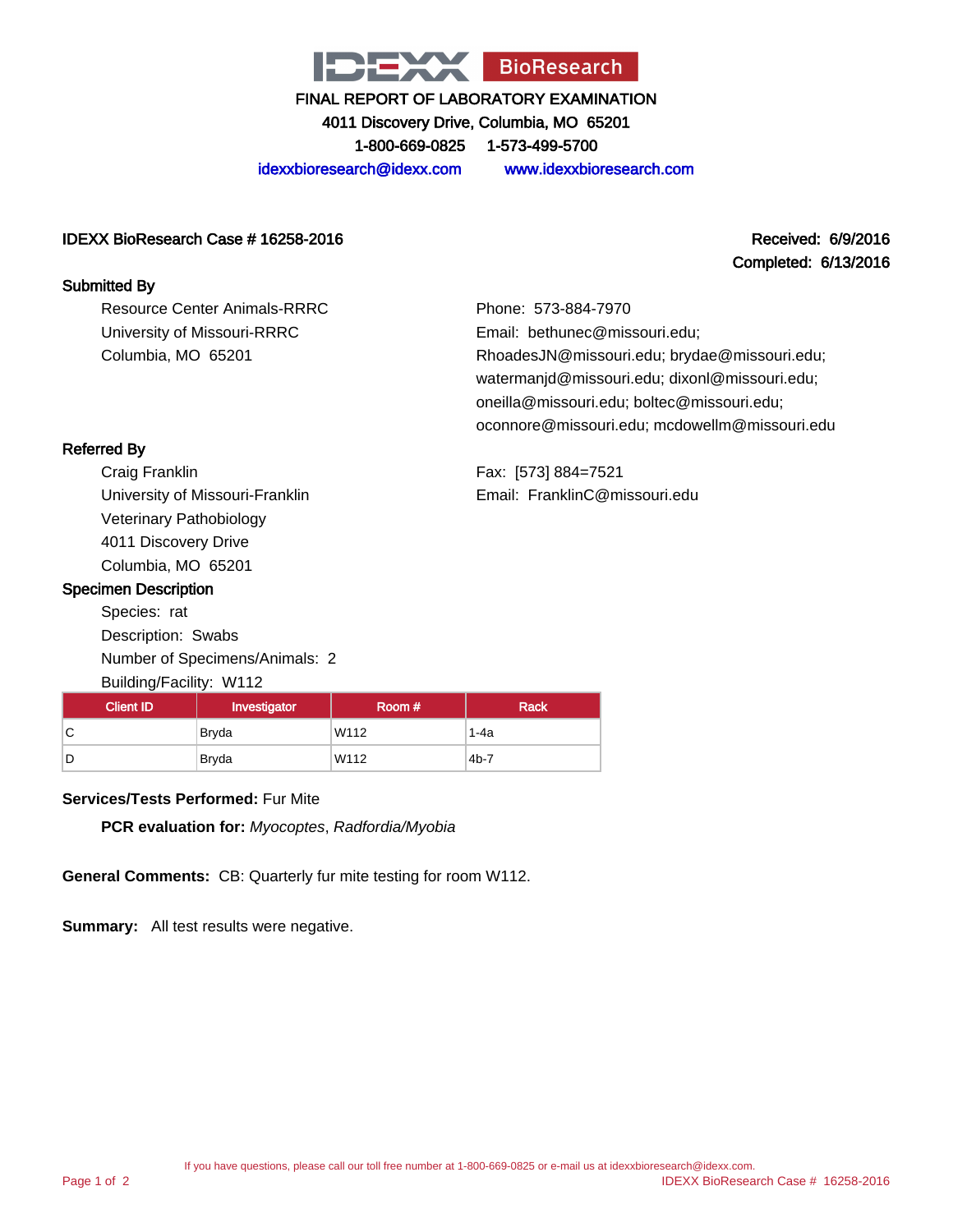## PCR EVALUATION

| skin swab        |   |
|------------------|---|
| Myocoptes        |   |
| Radfordia/Myobia | - |

Legend: + = positive - = negative id:id = pooled sample range id+id+id = non-range pooled sample NT or blank = no test performed wps = weak positive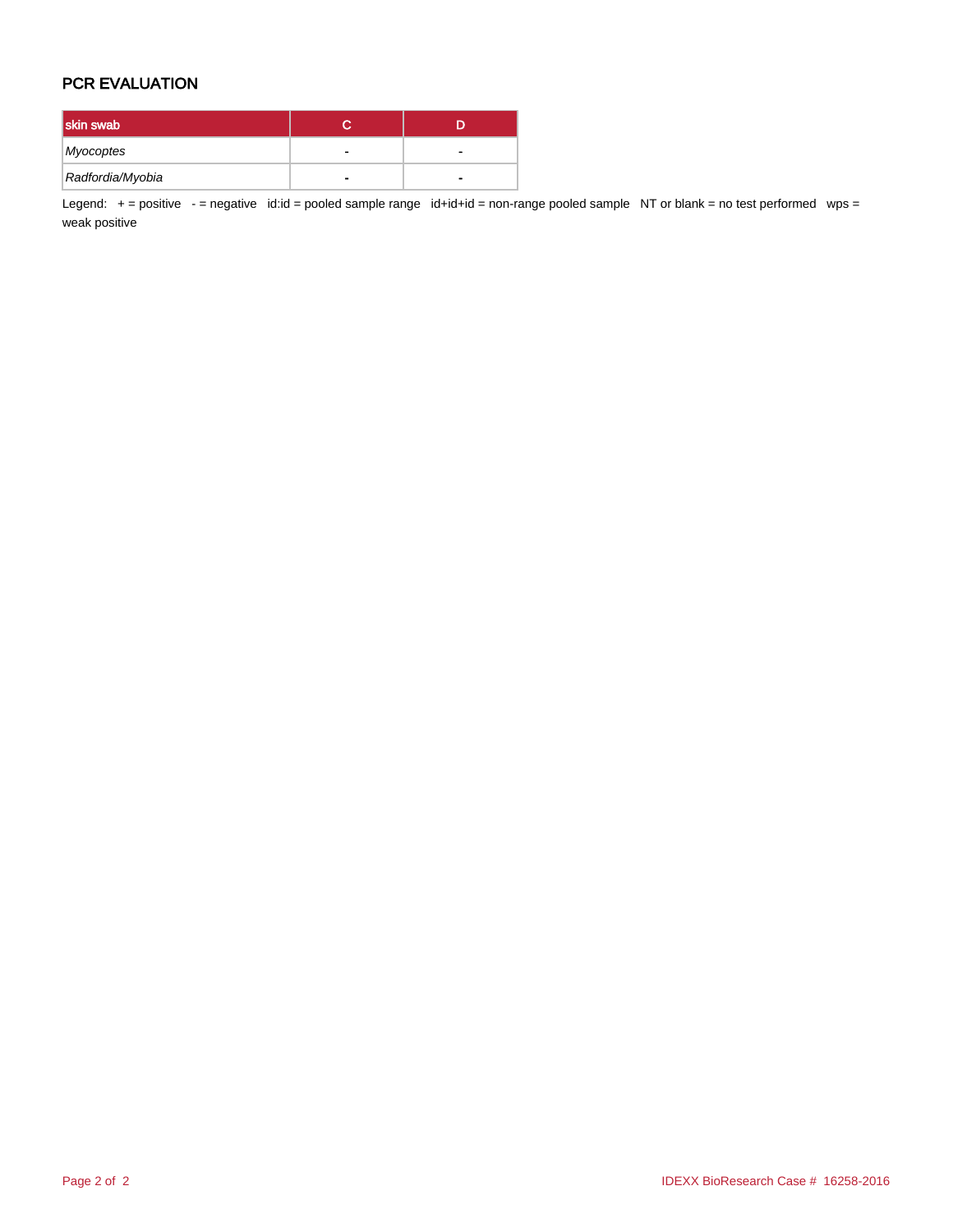

4011 Discovery Drive, Columbia, MO 65201 1-800-669-0825 1-573-499-5700

idexxbioresearch@idexx.com www.idexxbioresearch.com

#### IDEXX BioResearch Case # 15597-2016 Received: 6/1/2016

# Completed: 6/4/2016

Submitted By

Resource Center Animals-RRRC University of Missouri-RRRC Columbia, MO 65201

Phone: 573-884-7970 Email: bethunec@missouri.edu; RhoadesJN@missouri.edu; brydae@missouri.edu; watermanjd@missouri.edu; dixonl@missouri.edu; oneilla@missouri.edu; boltec@missouri.edu; oconnore@missouri.edu; mcdowellm@missouri.edu

Fax: [573] 884=7521 Email: FranklinC@missouri.edu

| <b>Referred By</b> |  |
|--------------------|--|
|--------------------|--|

Craig Franklin University of Missouri-Franklin Veterinary Pathobiology 4011 Discovery Drive Columbia, MO 65201

### Specimen Description

Species: rat Description: Live Rat Number of Specimens/Animals: 1 Building/Facility: W113

| <b>Client ID</b> | Investigator | Room # | <b>Strain /Breed</b> | ⊇ื∩∨<br>コセス | Age        | Rack |
|------------------|--------------|--------|----------------------|-------------|------------|------|
|                  | <b>Bryda</b> | W113   | $\sim$<br>◡<br>$-$   |             | Adult<br>. |      |

#### **Services/Tests Performed:** Rederivation Necropsy Profile

**Serologic evaluation for antibodies to:** Clostridium piliforme, Mycoplasma pulmonis, CAR bacillus, H1, Hantaan, KRV, LCMV, MAV1, PVM, RCV/SDAV, REO3, RMV, RPV, RTV, Sendai

**PCR evaluation for:** Helicobacter bilis, Helicobacter ganmani, Helicobacter hepaticus, Helicobacter mastomyrinus

, Helicobacter rodentium, Helicobacter spp., Helicobacter typhlonius, Mycoplasma pulmonis, Pneumocystis carinii, Streptobacillus moniliformis

**Parasitologic evaluation for:** fur mites, mesostigmatid mites, lice, Spironucleus muris, Giardia muris, large intestinal flagellates and amoeba, pinworms and tapeworms

**Microbiologic evaluation for:** Corynebacterium kutscheri, Klebsiella oxytoca, Klebsiella pneumoniae,

Pasteurella multocida, Pasteurella pneumotropica biotype Heyl, Pasteurella pneumotropica biotype Jawetz,

Salmonella enterica, Streptococcus pneumoniae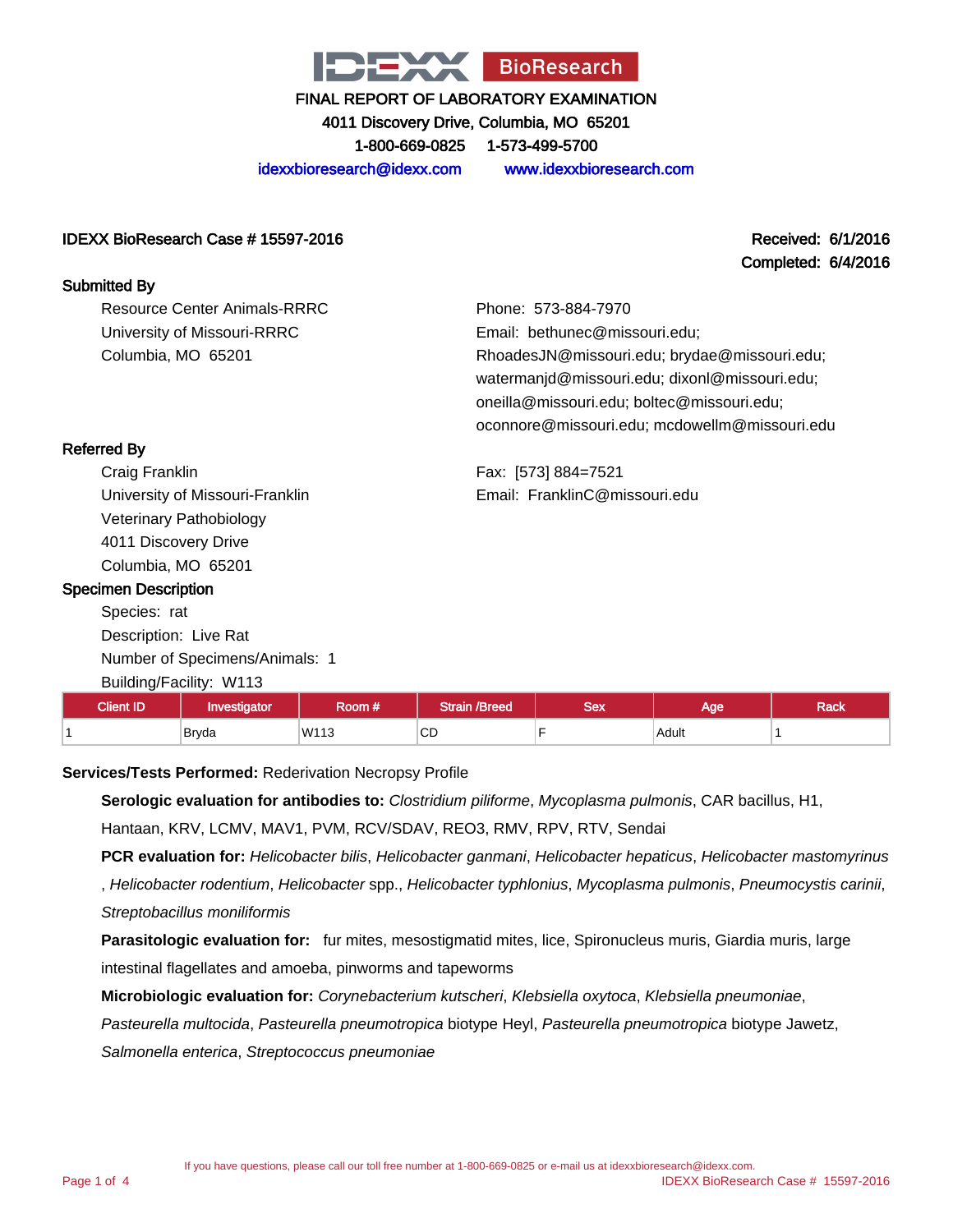**General Comments:** CB: Sentinels placed on March 1, 2016

**Summary:** All test results were negative. Please see the report for details.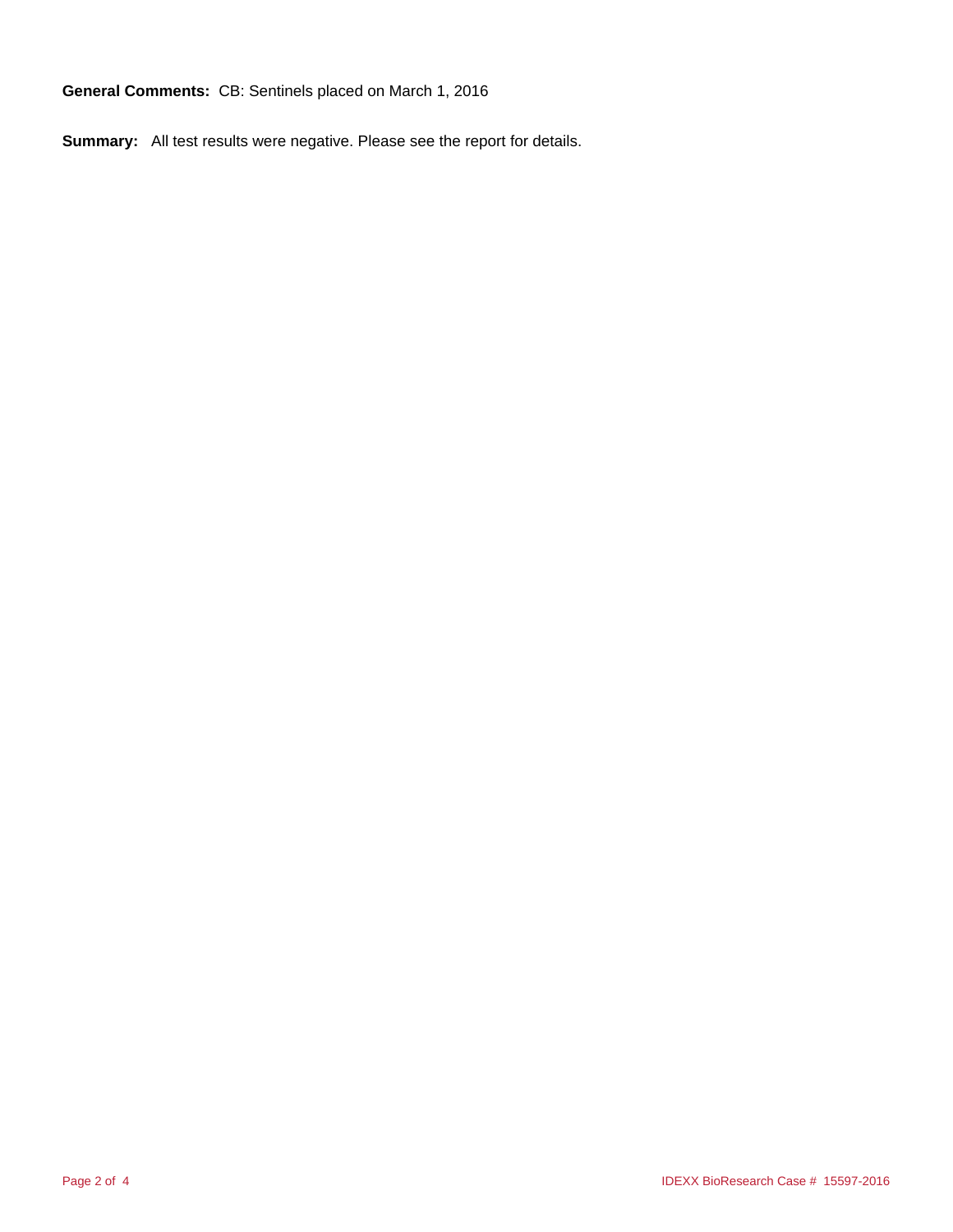## **NECROPSY**

No gross lesions were detected in any of the body systems and organs examined.

## SEROLOGY SUMMARY

|                              | 1 |
|------------------------------|---|
| <b>CAR bacillus</b>          |   |
| <b>Hantaan</b>               |   |
| <b>LCMV</b>                  |   |
| Mycoplasma pulmonis          |   |
| <b>MAV1</b>                  |   |
| <b>RPV</b>                   |   |
| <b>RMV</b>                   |   |
| <b>KRV</b>                   |   |
| H <sub>1</sub>               |   |
| <b>PVM</b>                   |   |
| <b>RCV/SDAV</b>              |   |
| REO <sub>3</sub>             |   |
| <b>RTV</b>                   |   |
| <b>Sendai</b>                |   |
| <b>Clostridium piliforme</b> |   |
| Rat IgG                      | N |

Legend: + = positive - = negative blank = test not performed EQ = equivocal HE = hemolysis precluded testing I = insufficient W = weak positive WB = Western Blot confirmatory analysis pending NS = non-specific reactivity N = normal IgG L = less than normal IgG

## PCR EVALUATION

| <b>Ifeces</b>             |  |
|---------------------------|--|
| Helicobacter spp.         |  |
| Helicobacter bilis        |  |
| Helicobacter ganmani      |  |
| Helicobacter hepaticus    |  |
| Helicobacter mastomyrinus |  |
| Helicobacter rodentium    |  |
| Helicobacter typhlonius   |  |

| Pneumocystis carinii |  |
|----------------------|--|

| oral swab                    |  |
|------------------------------|--|
| Mycoplasma pulmonis          |  |
| Streptobacillus moniliformis |  |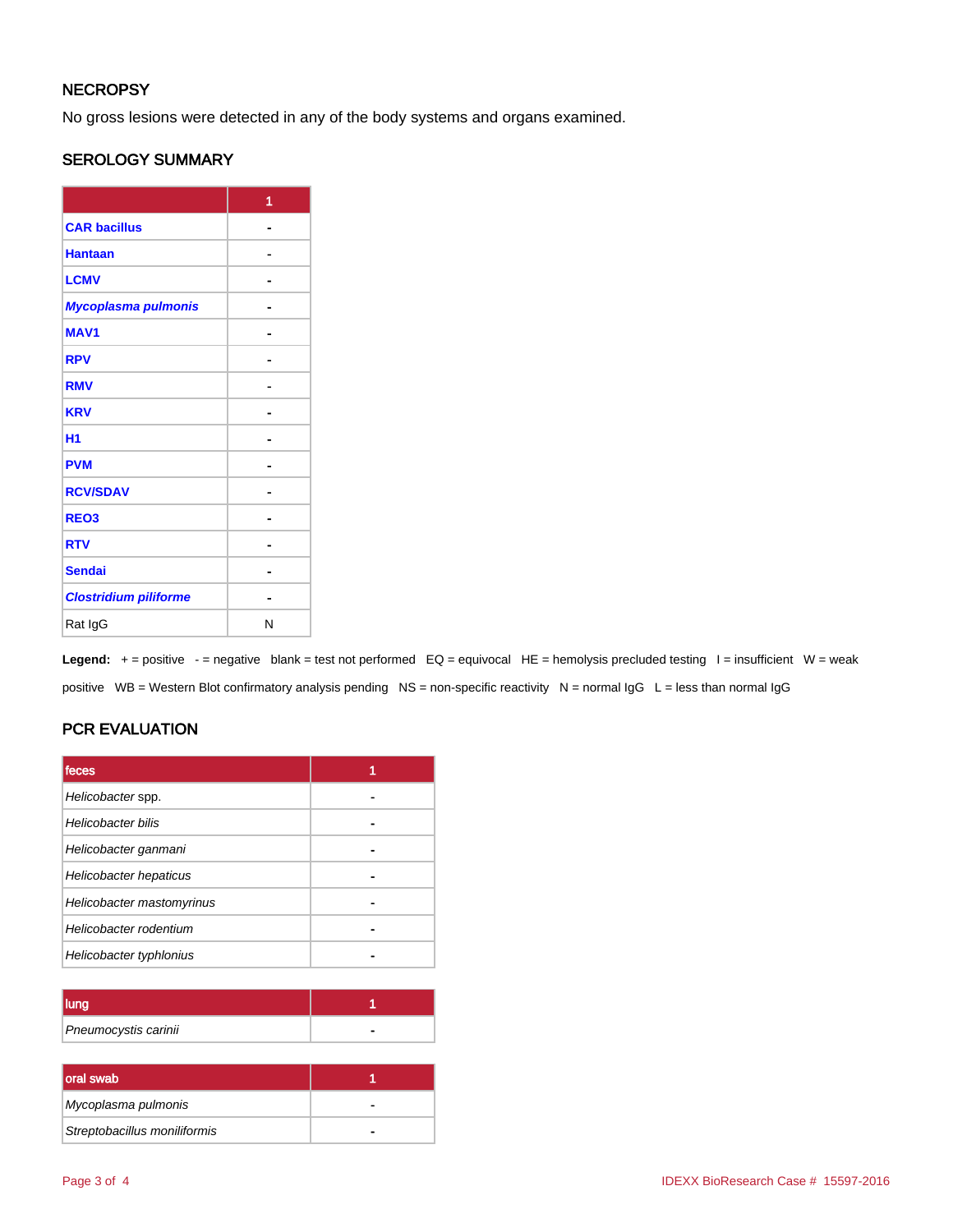Legend: + = positive - = negative id:id = pooled sample range id+id+id = non-range pooled sample NT or blank = no test performed wps = weak positive

## PARASITOLOGY

| parasites |  |
|-----------|--|

### **MICROBIOLOGY**

Specimen/Source: cecum

| <b>Isolate</b>        |  |
|-----------------------|--|
| Klebsiella oxytoca    |  |
| Klebsiella pneumoniae |  |
| Salmonella enterica   |  |

#### Specimen/Source: nasopharynx

| <b>Isolate</b>                              |  |
|---------------------------------------------|--|
| Corynebacterium kutscheri                   |  |
| Pasteurella multocida                       |  |
| Pasteurella pneumotropica<br>biotype Heyl   |  |
| Pasteurella pneumotropica<br>biotype Jawetz |  |
| Streptococcus pneumoniae                    |  |

Legend:  $+=$  agent recovered  $-$  = agent not recovered blank = test not performed  $n =$  no growth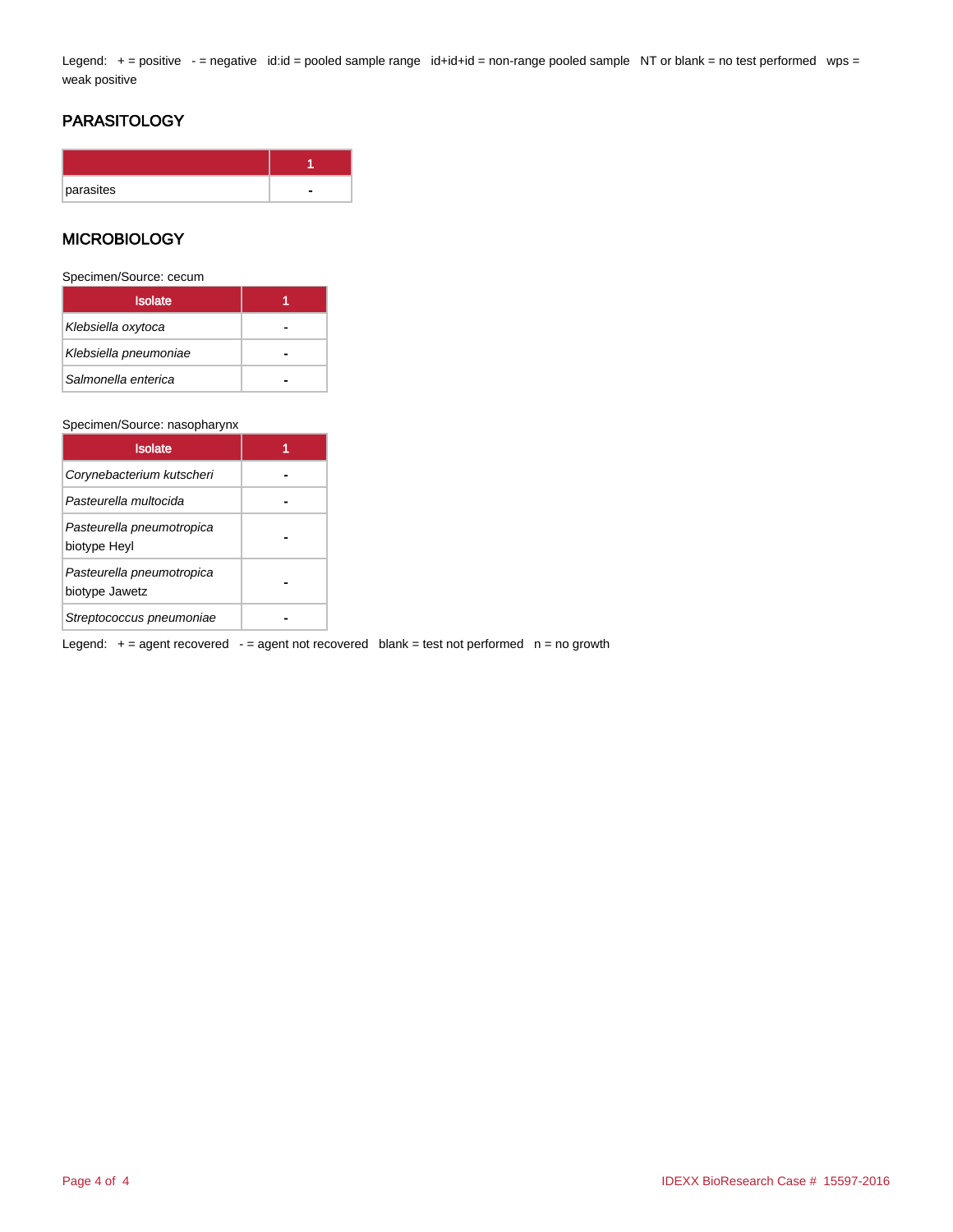

4011 Discovery Drive, Columbia, MO 65201

1-800-669-0825 1-573-499-5700

idexxbioresearch@idexx.com www.idexxbioresearch.com

IDEXX BioResearch Case # 15597-2016 Received: 6/1/2016

Completed: 6/4/2016

## SEROLOGY DETAILS

|                                | <b>Baseline</b> | 1              |  |  |  |
|--------------------------------|-----------------|----------------|--|--|--|
| <b>CAR bacillus</b>            |                 |                |  |  |  |
| CAR bacillus purified bacteria | MFI > 3.750     |                |  |  |  |
| <b>Hantaan</b>                 |                 |                |  |  |  |
| Hantaan NP                     | MFI > 3.500     |                |  |  |  |
| <b>LCMV</b>                    |                 |                |  |  |  |
| <b>LCMV</b> recombinant        | MFI > 3.000     | $\blacksquare$ |  |  |  |
| <b>Mycoplasma pulmonis</b>     |                 |                |  |  |  |
| M. pulmonis purified bacteria  | MFI > 2.750     |                |  |  |  |
| <b>MAV1</b>                    |                 |                |  |  |  |
| MAV1 purified virus            | MFI > 3.750     | ä.             |  |  |  |
| <b>RPV</b>                     |                 |                |  |  |  |
| RPV purified virus             | MFI > 2.000     |                |  |  |  |
| NS1 <sup>1</sup>               | MFI > 3.750     |                |  |  |  |
| <b>RMV</b>                     |                 |                |  |  |  |
| RMV VP2 recombinant            | MFI > 1.300     |                |  |  |  |
| NS1 <sup>1</sup>               | MFI > 3.750     |                |  |  |  |
| <b>KRV</b>                     |                 |                |  |  |  |
| KRV purified virus             | MFI > 2.500     |                |  |  |  |
| NS1 <sup>1</sup>               | MFI > 3.750     |                |  |  |  |
| <b>H1</b>                      |                 |                |  |  |  |
| H1 purified virus              | MFI > 1.750     |                |  |  |  |
| NS1 <sup>1</sup>               | MFI > 3.750     |                |  |  |  |
| <b>PVM</b>                     |                 |                |  |  |  |
| PVM purified virus             | MFI > 2.500     |                |  |  |  |
| <b>RCV/SDAV</b>                |                 |                |  |  |  |
| RCV/SDAV purified virus        | MFI > 3.750     |                |  |  |  |
| RCV/SDAV Spike                 | MFI > 3.750     |                |  |  |  |
| REO <sub>3</sub>               |                 |                |  |  |  |
| REO3 purified virus            | MFI > 4.900     |                |  |  |  |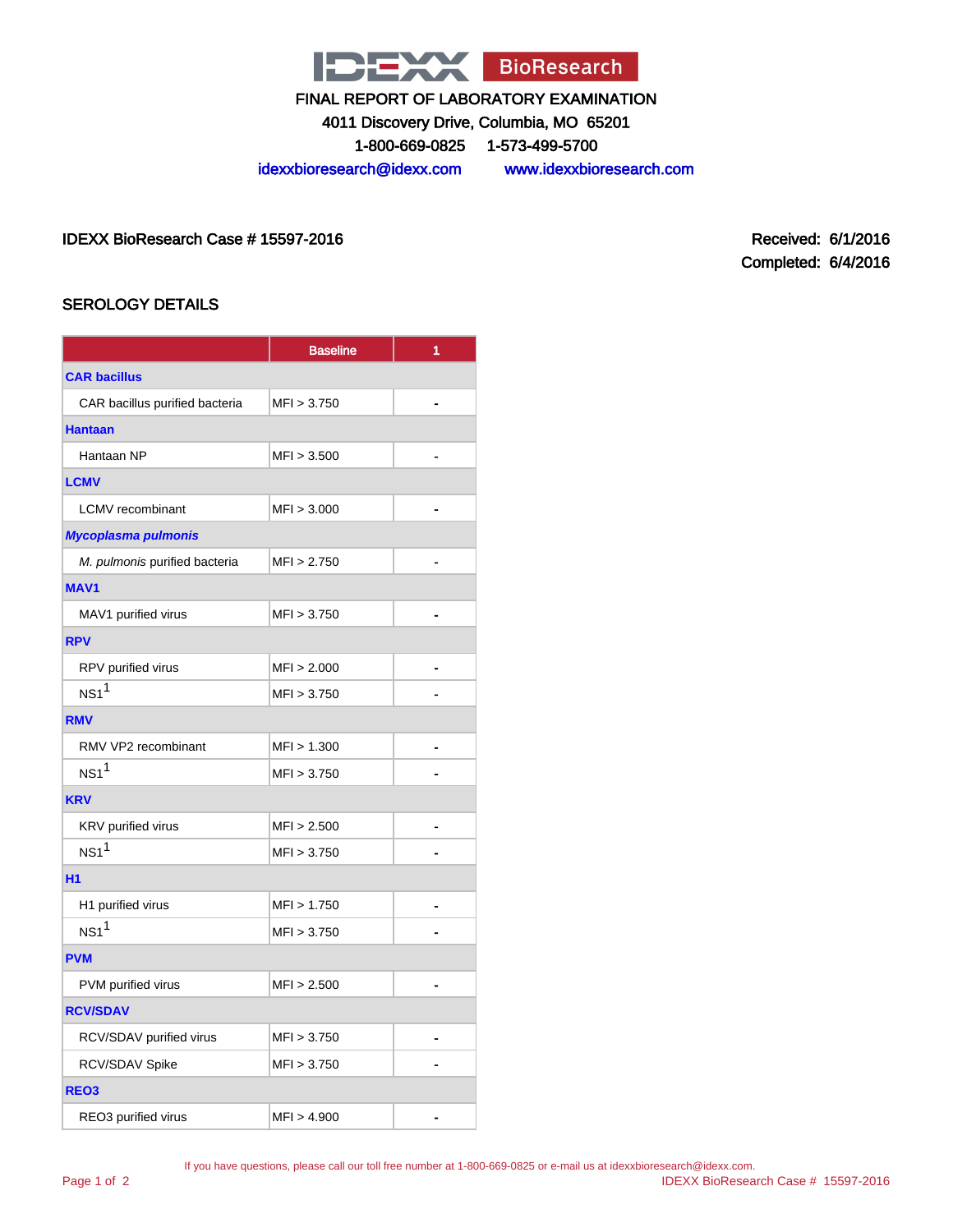|                                            | <b>Baseline</b> |  |  |  |  |
|--------------------------------------------|-----------------|--|--|--|--|
| <b>RTV</b>                                 |                 |  |  |  |  |
| RTV purified virus                         | MFI > 1.500     |  |  |  |  |
| TMEV purified virus                        | MFI > 2.000     |  |  |  |  |
| <b>Sendai</b>                              |                 |  |  |  |  |
| Sendai purified virus                      | MFI > 3.000     |  |  |  |  |
| <b>Clostridium piliforme</b>               |                 |  |  |  |  |
| Clostridium piliforme purified<br>bacteria | MFI > 4.950     |  |  |  |  |

**NS11 :** NS1 protein is highly conserved among rodent parvoviruses and thus serves as a generic assay for parvovirus seroconversion.

Legend: + = positive - = negative blank = test not performed EQ = equivocal HE = hemolysis precluded testing I = insufficient W = weak positive WB = Western Blot confirmatory analysis pending NS = non-specific reactivity N = normal  $\lg G$  L = less than normal  $\lg G$ Positive MFI results are reported as "+" followed by a number from 1 to 33 in thousands rounded off to the nearest thousand.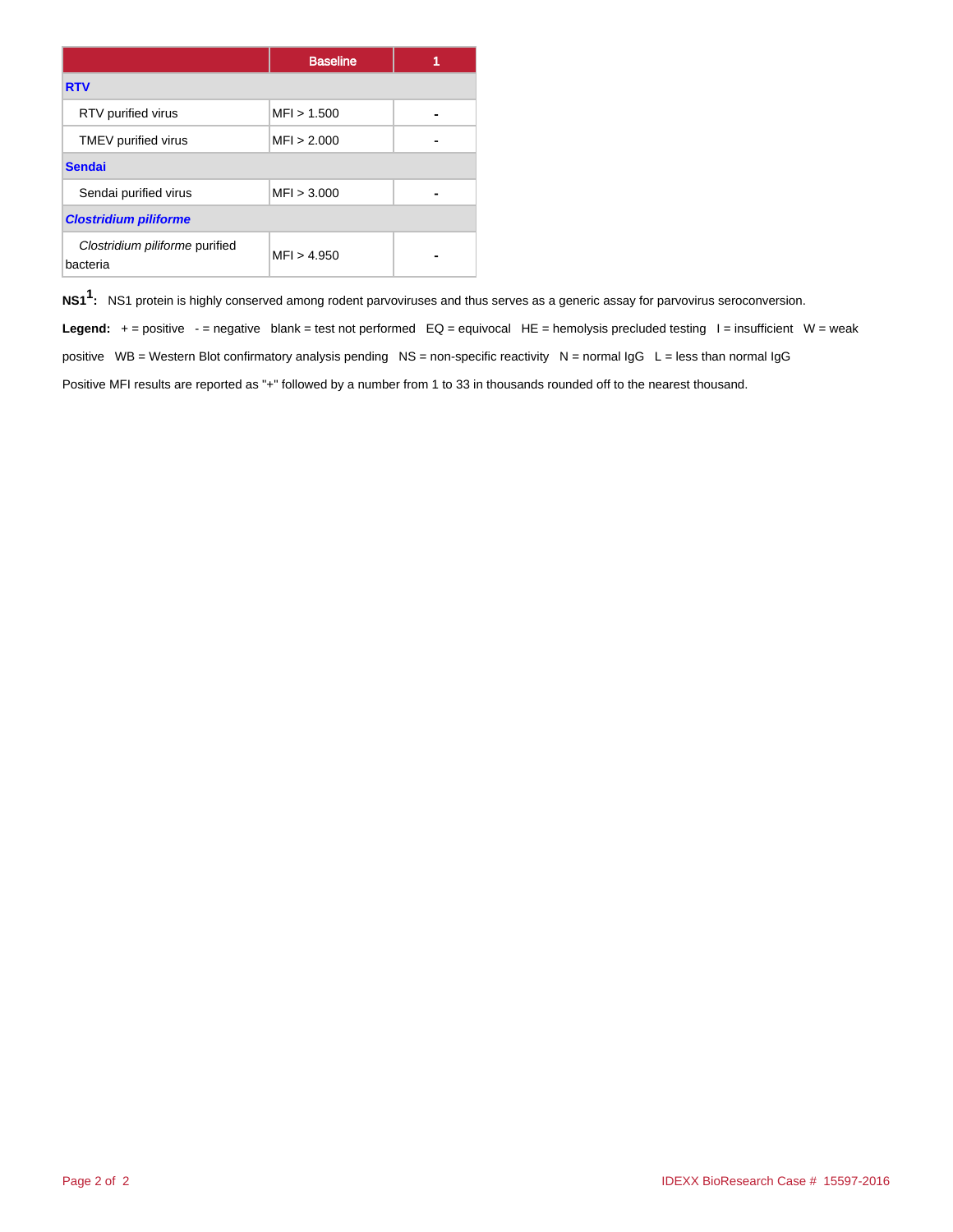

4011 Discovery Drive, Columbia, MO 65201

1-800-669-0825 1-573-499-5700

idexxbioresearch@idexx.com www.idexxbioresearch.com

#### IDEXX BioResearch Case # 16257-2016 Received: 6/9/2016

# Completed: 6/13/2016

| <b>Submitted By</b>                 |                                                                                                                                                                                              |
|-------------------------------------|----------------------------------------------------------------------------------------------------------------------------------------------------------------------------------------------|
| <b>Resource Center Animals-RRRC</b> | Phone: 573-884-7970                                                                                                                                                                          |
| University of Missouri-RRRC         | Email: bethunec@missouri.edu;                                                                                                                                                                |
| Columbia, MO 65201                  | RhoadesJN@missouri.edu; brydae@missouri.edu;<br>watermanjd@missouri.edu; dixonl@missouri.edu;<br>oneilla@missouri.edu; boltec@missouri.edu;<br>oconnore@missouri.edu; mcdowellm@missouri.edu |
| <b>Referred By</b>                  |                                                                                                                                                                                              |

Craig Franklin University of Missouri-Franklin Veterinary Pathobiology 4011 Discovery Drive Columbia, MO 65201

#### Specimen Description

Species: mouse/rat Description: Swabs Number of Specimens/Animals: 2 Building/Facility: W113

Fax: [573] 884=7521 Email: FranklinC@missouri.edu

### Purchase Order #: DR786 DQ731

| Client ID <sup>1</sup> | Investigator | Room #           | <b>Strain /Breed</b> | <b>Rack</b> |  |  |  |
|------------------------|--------------|------------------|----------------------|-------------|--|--|--|
| A                      | <b>Brvda</b> | W <sub>113</sub> | Rat                  |             |  |  |  |
| B                      | <b>Bryda</b> | W113             | Mouse                | $2 - 6$     |  |  |  |

#### **Services/Tests Performed:** Fur Mite

**PCR evaluation for:** Myocoptes, Radfordia/Myobia

**General Comments:** CB: Quarterly fur mite testing for room W113.Sample A is for rats, Sample B for mice.

**Summary:** All test results were negative.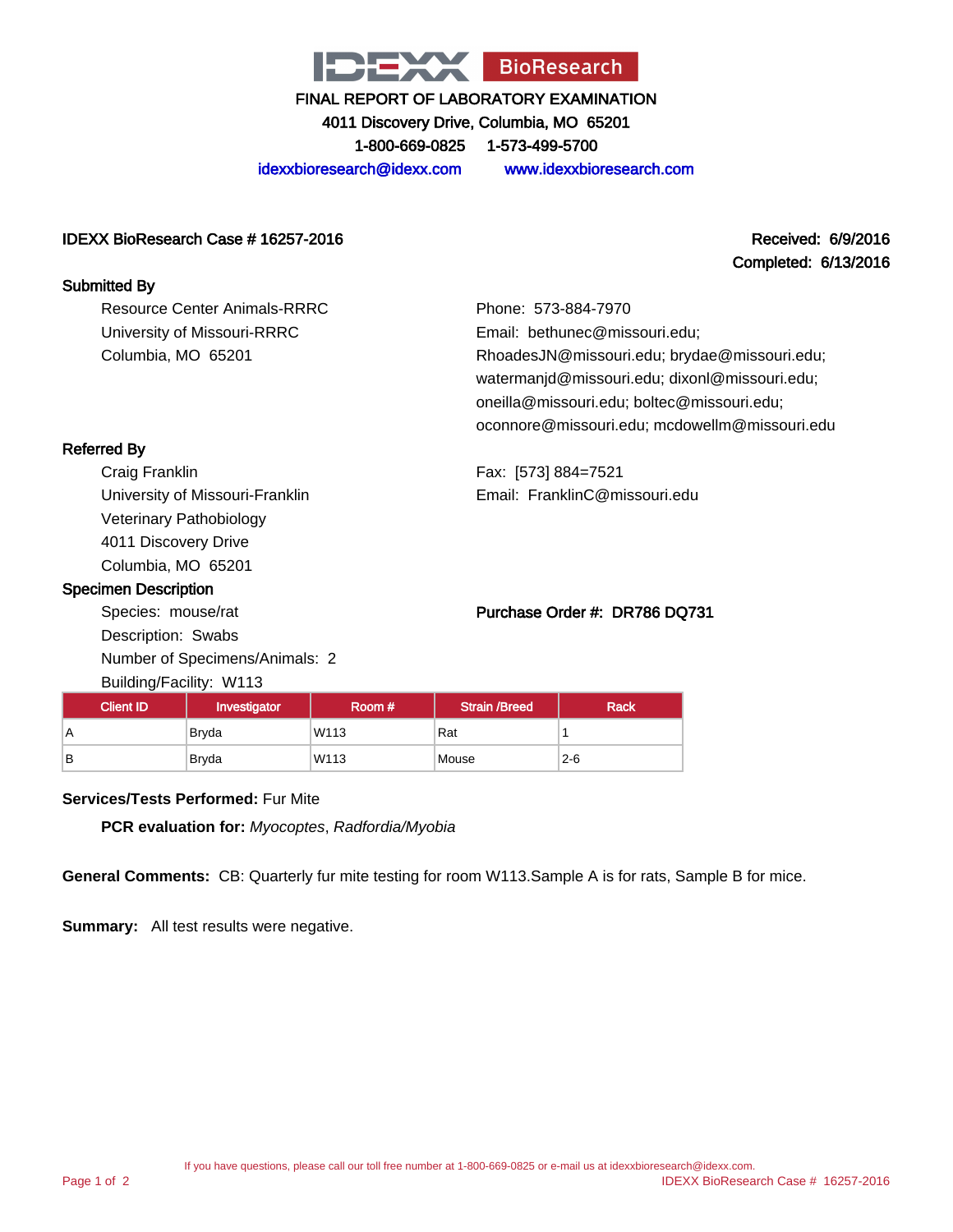## PCR EVALUATION

| skin swab        | в |
|------------------|---|
| Myocoptes        |   |
| Radfordia/Myobia | - |

Legend: + = positive - = negative id:id = pooled sample range id+id+id = non-range pooled sample NT or blank = no test performed wps = weak positive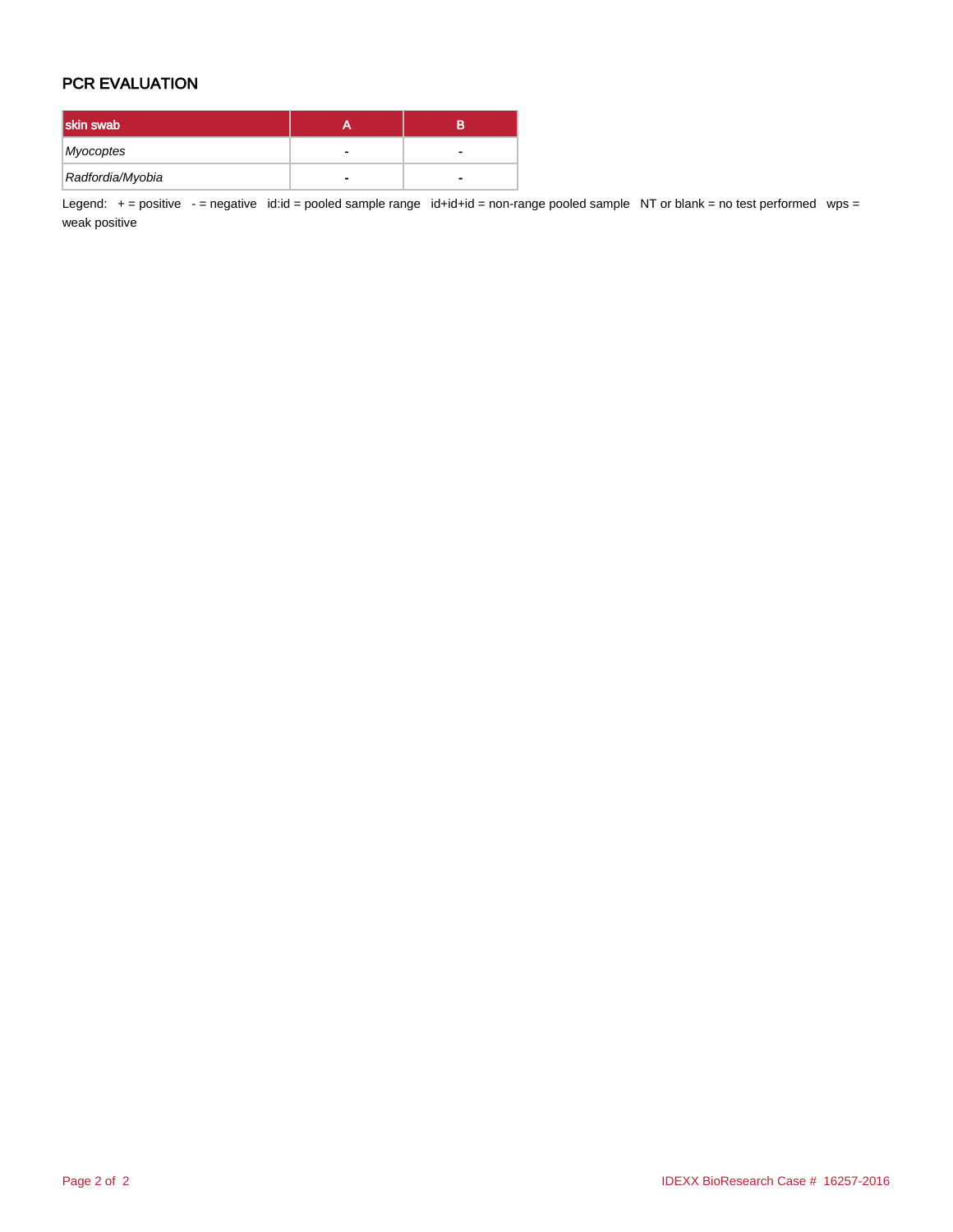

4011 Discovery Drive, Columbia, MO 65201 1-800-669-0825 1-573-499-5700

idexxbioresearch@idexx.com www.idexxbioresearch.com

### IDEXX BioResearch Case # 15596-2016 Received: 6/1/2016

# Completed: 6/4/2016

Resource Center Animals-RRRC University of Missouri-RRRC Columbia, MO 65201

Phone: 573-884-7970 Email: bethunec@missouri.edu; RhoadesJN@missouri.edu; brydae@missouri.edu; watermanjd@missouri.edu; dixonl@missouri.edu; oneilla@missouri.edu; boltec@missouri.edu; oconnore@missouri.edu; mcdowellm@missouri.edu

Fax: [573] 884=7521 Email: FranklinC@missouri.edu

## Referred By

Submitted By

Craig Franklin University of Missouri-Franklin Veterinary Pathobiology 4011 Discovery Drive Columbia, MO 65201

### Specimen Description

Species: rat Description: Live Rats Number of Specimens/Animals: 5 Building/Facility: W114

| <b>Client ID</b> | Investigator | Room # | <b>Strain /Breed</b> | <b>Sex</b> | Age   | <b>Rack</b> |
|------------------|--------------|--------|----------------------|------------|-------|-------------|
|                  | <b>Bryda</b> | W114   | CD.                  |            | Adult |             |
| $\overline{2}$   | <b>Bryda</b> | W114   | <b>CD</b>            |            | Adult | っ<br>{      |
| 3                | Bryda        | W114   | CD.                  |            | Adult | 3           |
| 14               | <b>Bryda</b> | W114   | CD.                  |            | Adult | 4           |
| 5                | <b>Bryda</b> | W114   | CD.                  |            | Adult | 5           |

## **Services/Tests Performed:** Rederivation Necropsy Profile

**Serologic evaluation for antibodies to:** Clostridium piliforme, Mycoplasma pulmonis, CAR bacillus, H1,

Hantaan, KRV, LCMV, MAV1, PVM, RCV/SDAV, REO3, RMV, RPV, RTV, Sendai

**PCR evaluation for:** Helicobacter bilis, Helicobacter ganmani, Helicobacter hepaticus, Helicobacter mastomyrinus

, Helicobacter rodentium, Helicobacter spp., Helicobacter typhlonius, Mycoplasma pulmonis, Pneumocystis carinii, Streptobacillus moniliformis

**Parasitologic evaluation for:** fur mites, mesostigmatid mites, lice, Spironucleus muris, Giardia muris, large intestinal flagellates and amoeba, pinworms and tapeworms

**Microbiologic evaluation for:** Corynebacterium kutscheri, Klebsiella oxytoca, Klebsiella pneumoniae,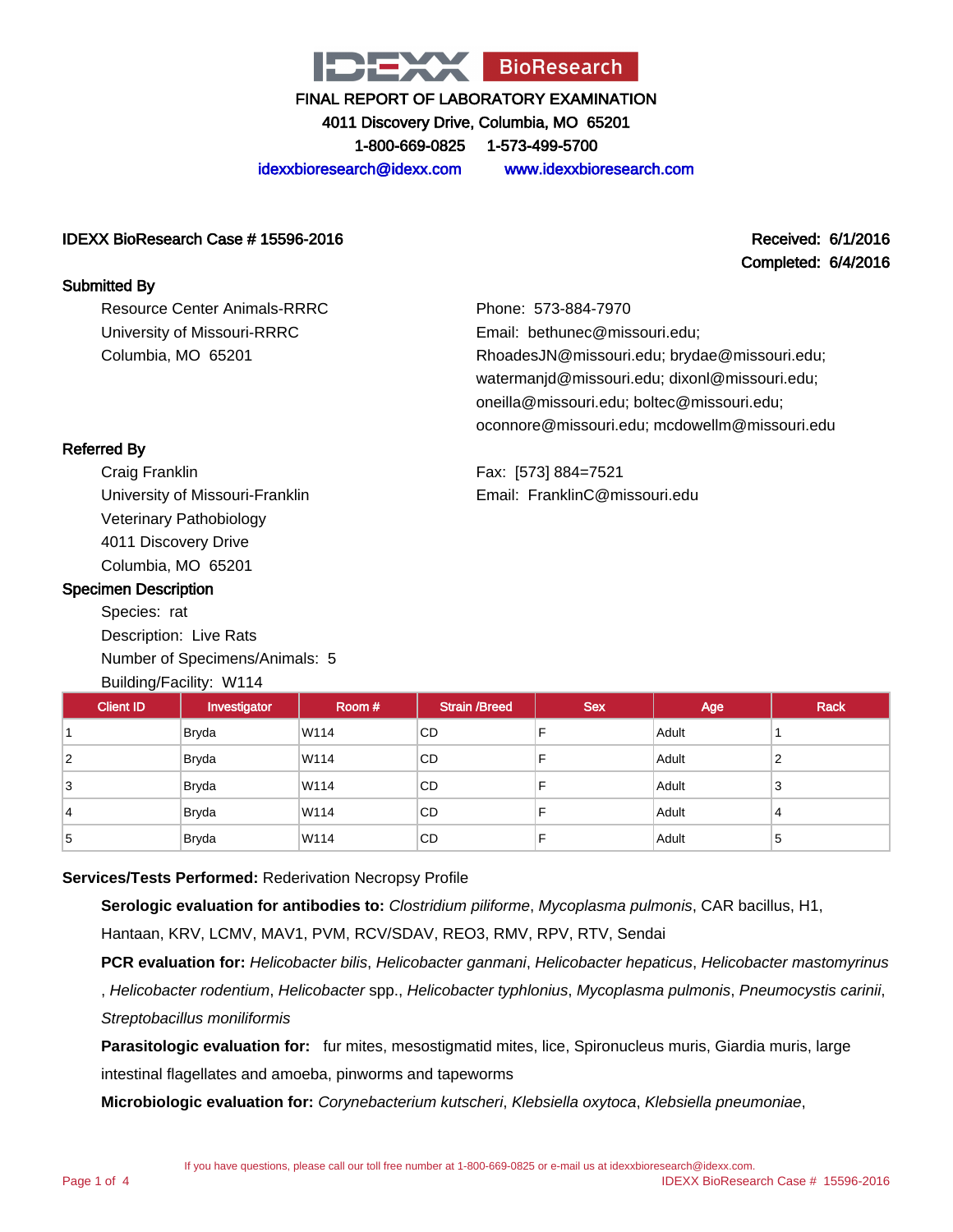Pasteurella multocida, Pasteurella pneumotropica biotype Heyl, Pasteurella pneumotropica biotype Jawetz, Salmonella enterica, Streptococcus pneumoniae

**General Comments:** CB: Sentinels placed on March 1, 2016

**Summary:** All test results were negative. Please see the report for details.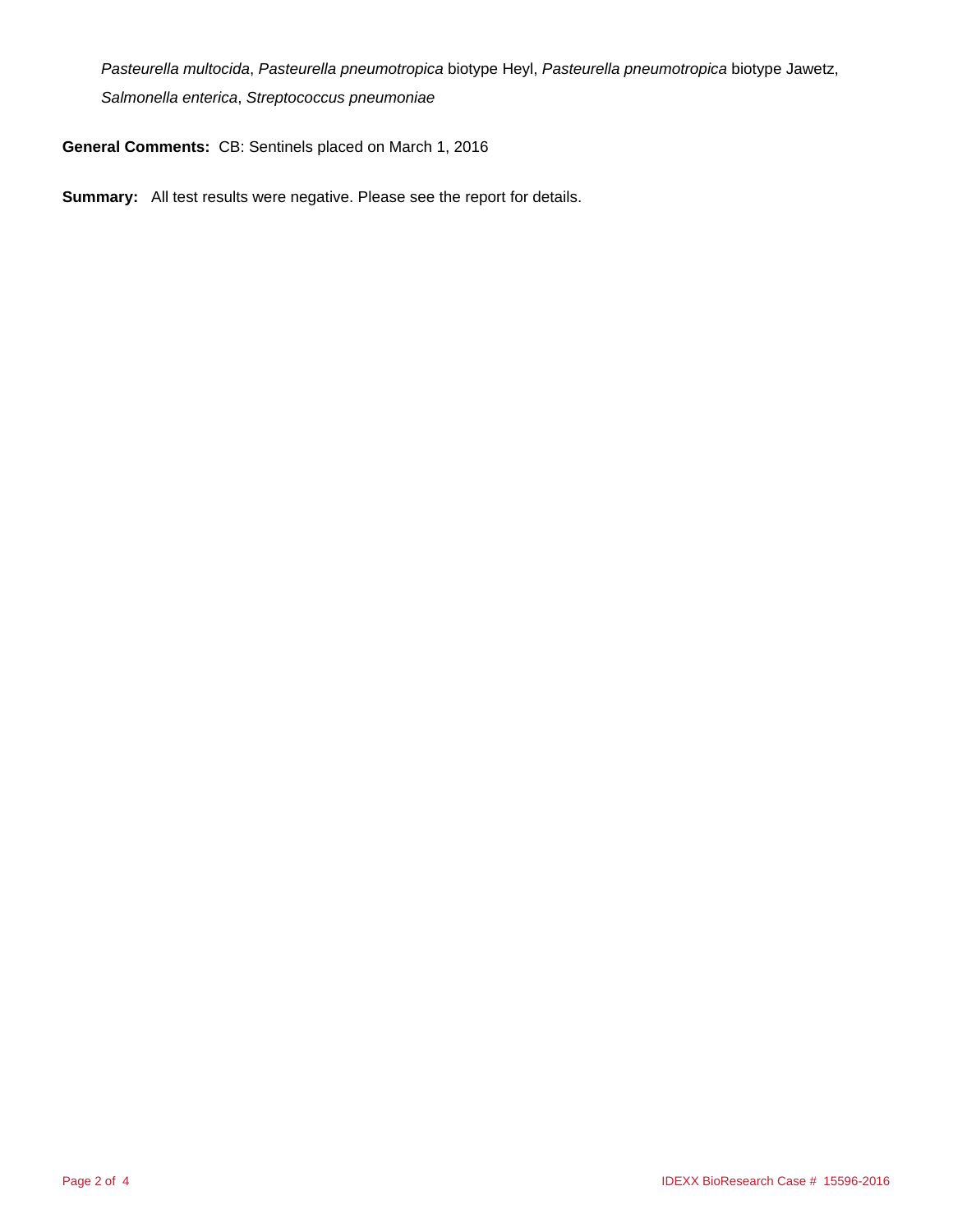## **NECROPSY**

No gross lesions were detected in any of the body systems and organs examined.

### SEROLOGY SUMMARY

|                              | $\overline{1}$ | $\overline{2}$ | $\overline{3}$ | $\overline{\mathbf{4}}$ | $\overline{5}$ |
|------------------------------|----------------|----------------|----------------|-------------------------|----------------|
| <b>CAR bacillus</b>          | $\blacksquare$ | $\blacksquare$ | $\blacksquare$ | $\blacksquare$          | $\blacksquare$ |
| <b>Hantaan</b>               |                | ۰              |                |                         |                |
| <b>LCMV</b>                  |                |                |                |                         |                |
| Mycoplasma pulmonis          |                | ۰              |                |                         |                |
| MAV1                         | ۰              | ٠              |                | ٠                       |                |
| <b>RPV</b>                   |                | -              |                | ä,                      |                |
| <b>RMV</b>                   |                | $\blacksquare$ |                |                         | ٠              |
| <b>KRV</b>                   |                | ۰              |                |                         |                |
| <b>H1</b>                    |                | -              |                |                         |                |
| <b>PVM</b>                   | $\blacksquare$ | ٠              | ۰.             | $\blacksquare$          |                |
| <b>RCV/SDAV</b>              |                | ۰              |                |                         |                |
| REO <sub>3</sub>             |                |                |                |                         |                |
| <b>RTV</b>                   |                | ٠              |                |                         |                |
| <b>Sendai</b>                |                | ۰              |                |                         |                |
| <b>Clostridium piliforme</b> |                |                | -              | ۰                       | $\blacksquare$ |
| Rat IgG                      | N              | N              | $\mathsf{N}$   | ${\sf N}$               | N              |

**Legend:**  $+$  = positive  $-$  = negative blank = test not performed  $EQ =$  equivocal  $HE =$  hemolysis precluded testing  $I =$  insufficient  $W =$  weak positive WB = Western Blot confirmatory analysis pending NS = non-specific reactivity N = normal IgG L = less than normal IgG

## PCR EVALUATION

| feces                     |  | 3 | ю |
|---------------------------|--|---|---|
| Helicobacter spp.         |  |   |   |
| Helicobacter bilis        |  |   |   |
| Helicobacter ganmani      |  |   |   |
| Helicobacter hepaticus    |  |   |   |
| Helicobacter mastomyrinus |  |   |   |
| Helicobacter rodentium    |  |   |   |
| Helicobacter typhlonius   |  |   |   |

| <b>lung</b>          |  |  |  |
|----------------------|--|--|--|
| Pneumocystis carinii |  |  |  |

| <b>loral swab</b>            |  |  |  |
|------------------------------|--|--|--|
| Mycoplasma pulmonis          |  |  |  |
| Streptobacillus moniliformis |  |  |  |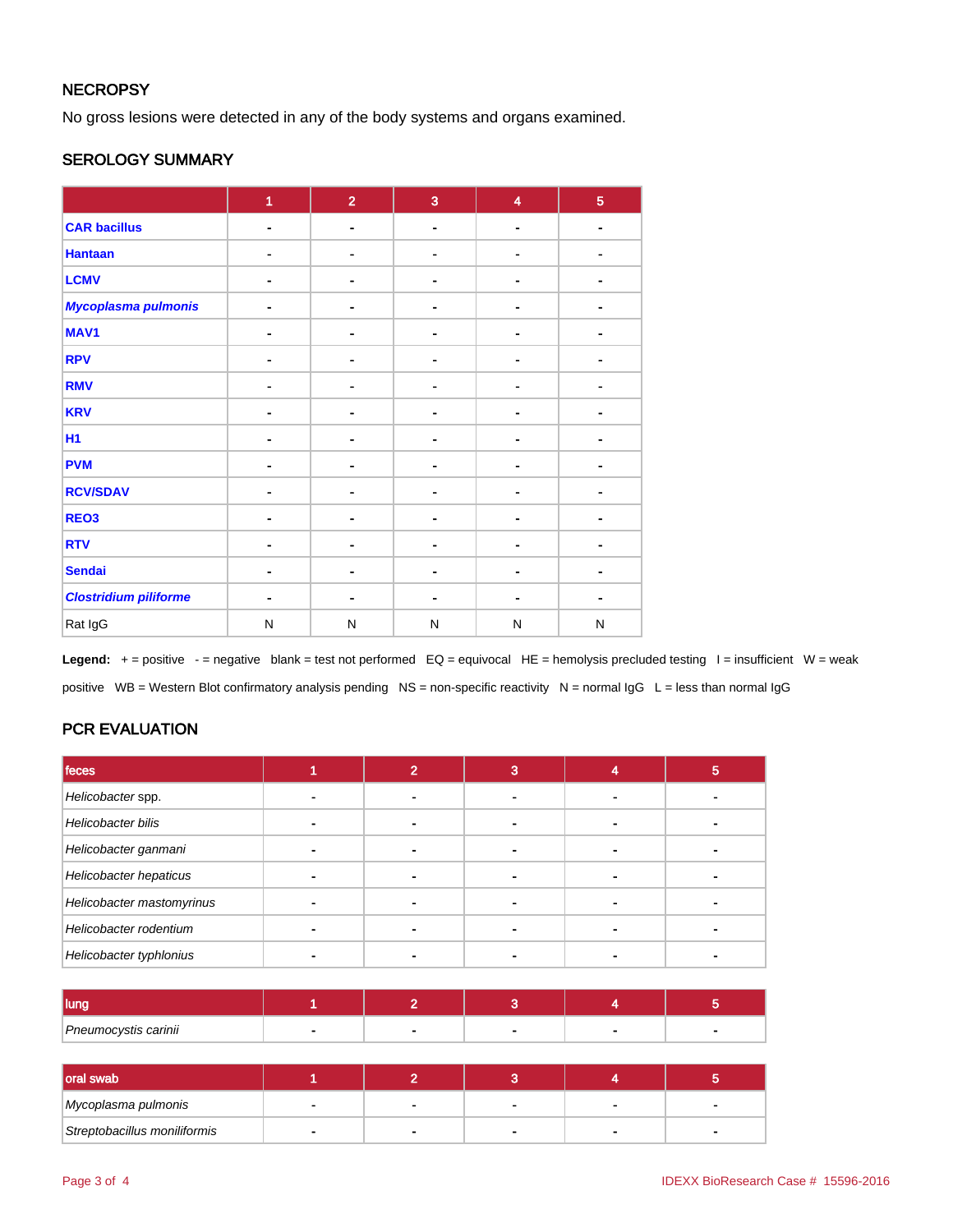Legend: + = positive - = negative id:id = pooled sample range id+id+id = non-range pooled sample NT or blank = no test performed wps = weak positive

## PARASITOLOGY

| parasites | $\sim$ | $\sim$ | $\overline{\phantom{a}}$ |  |
|-----------|--------|--------|--------------------------|--|

### **MICROBIOLOGY**

Specimen/Source: cecum

| <b>Isolate</b>        |  |   |  |
|-----------------------|--|---|--|
| Klebsiella oxytoca    |  |   |  |
| Klebsiella pneumoniae |  |   |  |
| Salmonella enterica   |  | - |  |

#### Specimen/Source: nasopharynx

| <b>Isolate</b>                              | $\overline{2}$ | 3 | b |
|---------------------------------------------|----------------|---|---|
| Corynebacterium kutscheri                   |                |   |   |
| Pasteurella multocida                       |                |   |   |
| Pasteurella pneumotropica<br>biotype Heyl   |                |   |   |
| Pasteurella pneumotropica<br>biotype Jawetz |                |   |   |
| Streptococcus pneumoniae                    |                |   |   |

Legend:  $+=$  agent recovered  $-$  = agent not recovered blank = test not performed  $n =$  no growth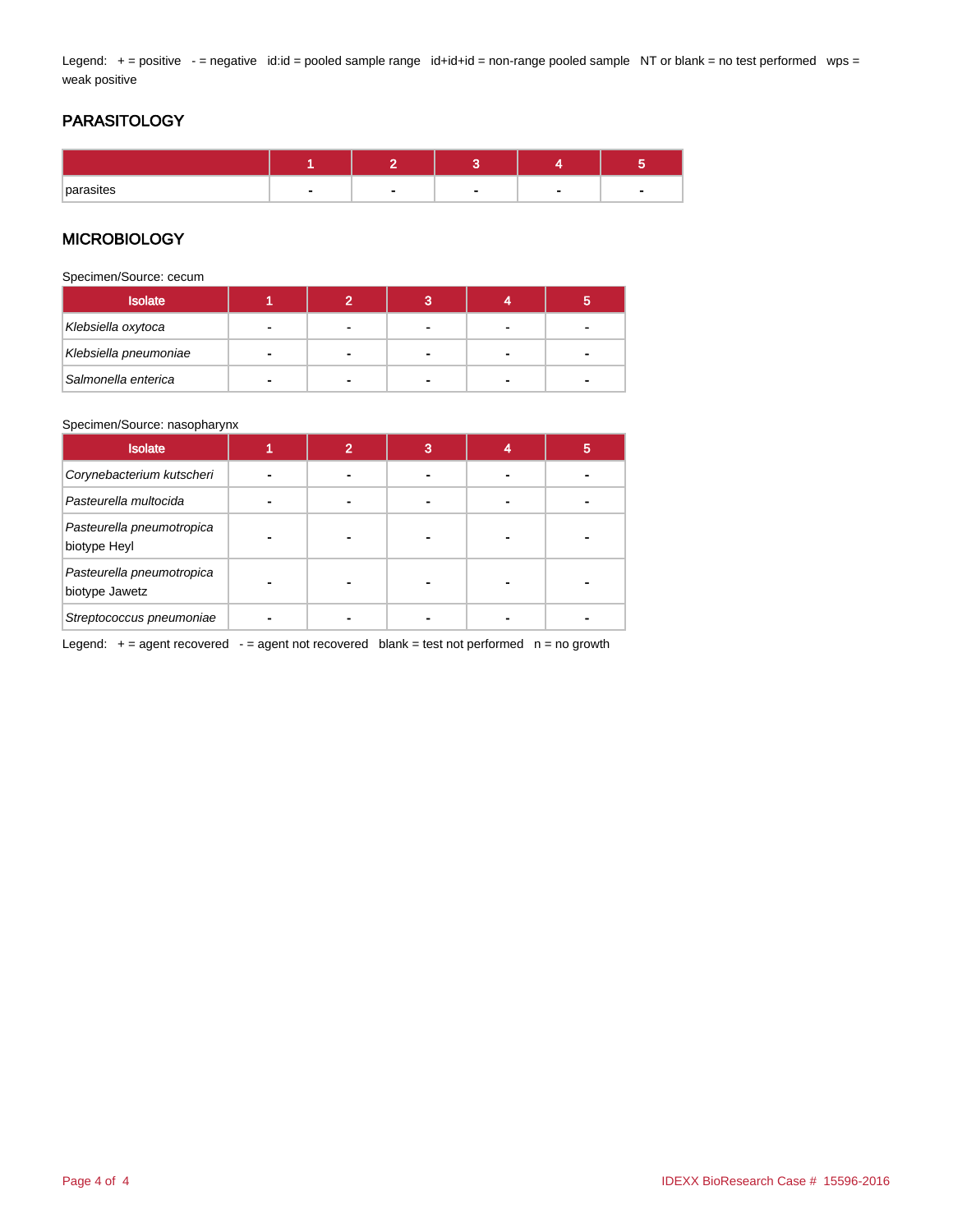

4011 Discovery Drive, Columbia, MO 65201

1-800-669-0825 1-573-499-5700

idexxbioresearch@idexx.com www.idexxbioresearch.com

IDEXX BioResearch Case # 15596-2016 Received: 6/1/2016

Completed: 6/4/2016

## SEROLOGY DETAILS

|                                | <b>Baseline</b> | 1                            | $\overline{2}$               | 3                        | 4                            | $\overline{5}$               |  |
|--------------------------------|-----------------|------------------------------|------------------------------|--------------------------|------------------------------|------------------------------|--|
| <b>CAR bacillus</b>            |                 |                              |                              |                          |                              |                              |  |
| CAR bacillus purified bacteria | MFI > 3.750     | $\blacksquare$               | ٠                            | $\overline{a}$           | $\overline{\phantom{0}}$     | ٠                            |  |
| <b>Hantaan</b>                 |                 |                              |                              |                          |                              |                              |  |
| Hantaan NP                     | MFI > 3.500     | $\blacksquare$               | ä,                           | $\blacksquare$           | $\blacksquare$               | $\blacksquare$               |  |
| <b>LCMV</b>                    |                 |                              |                              |                          |                              |                              |  |
| LCMV recombinant               | MFI > 3.000     | $\overline{\phantom{a}}$     | $\blacksquare$               | ٠                        | $\overline{\phantom{0}}$     | $\blacksquare$               |  |
| <b>Mycoplasma pulmonis</b>     |                 |                              |                              |                          |                              |                              |  |
| M. pulmonis purified bacteria  | MFI > 2.750     | $\blacksquare$               | $\blacksquare$               | ٠                        | ٠                            | $\blacksquare$               |  |
| MAV1                           |                 |                              |                              |                          |                              |                              |  |
| MAV1 purified virus            | MFI > 3.750     | $\ddot{\phantom{1}}$         | ä,                           | $\blacksquare$           | ÷,                           | $\blacksquare$               |  |
| <b>RPV</b>                     |                 |                              |                              |                          |                              |                              |  |
| RPV purified virus             | MFI > 2.000     | $\qquad \qquad \blacksquare$ | $\qquad \qquad \blacksquare$ | $\overline{\phantom{0}}$ | -                            | $\blacksquare$               |  |
| NS1 <sup>1</sup>               | MFI > 3.750     | $\blacksquare$               |                              | $\blacksquare$           | Ĭ.                           | $\blacksquare$               |  |
| <b>RMV</b>                     |                 |                              |                              |                          |                              |                              |  |
| RMV VP2 recombinant            | MFI > 1.300     | $\qquad \qquad \blacksquare$ | $\qquad \qquad \blacksquare$ | $\overline{\phantom{a}}$ | $\overline{\phantom{0}}$     | $\blacksquare$               |  |
| NS1 <sup>1</sup>               | MFI > 3.750     | $\blacksquare$               |                              |                          |                              | $\blacksquare$               |  |
| <b>KRV</b>                     |                 |                              |                              |                          |                              |                              |  |
| KRV purified virus             | MFI > 2.500     | $\qquad \qquad \blacksquare$ | $\qquad \qquad \blacksquare$ | $\overline{\phantom{0}}$ | $\qquad \qquad \blacksquare$ | $\qquad \qquad \blacksquare$ |  |
| NS1 <sup>1</sup>               | MFI > 3.750     | $\blacksquare$               |                              |                          |                              | $\blacksquare$               |  |
| <b>H1</b>                      |                 |                              |                              |                          |                              |                              |  |
| H1 purified virus              | MFI > 1.750     | $\blacksquare$               | ä,                           | ÷,                       | $\overline{\phantom{0}}$     | $\blacksquare$               |  |
| NS1 <sup>1</sup>               | MFI > 3.750     | $\blacksquare$               |                              | $\blacksquare$           | Ĭ.                           | $\blacksquare$               |  |
| <b>PVM</b>                     |                 |                              |                              |                          |                              |                              |  |
| PVM purified virus             | MFI > 2.500     | $\blacksquare$               | ä,                           | ٠                        | L,                           | $\blacksquare$               |  |
| <b>RCV/SDAV</b>                |                 |                              |                              |                          |                              |                              |  |
| RCV/SDAV purified virus        | MFI > 3.750     | $\qquad \qquad \blacksquare$ | ٠                            | ٠                        | $\overline{\phantom{0}}$     | -                            |  |
| RCV/SDAV Spike                 | MFI > 3.750     | $\blacksquare$               |                              | $\blacksquare$           |                              | $\blacksquare$               |  |
| REO <sub>3</sub>               |                 |                              |                              |                          |                              |                              |  |
| REO3 purified virus            | MFI > 4.900     | $\blacksquare$               |                              |                          |                              | $\blacksquare$               |  |

If you have questions, please call our toll free number at 1-800-669-0825 or e-mail us at idexxbioresearch@idexx.com.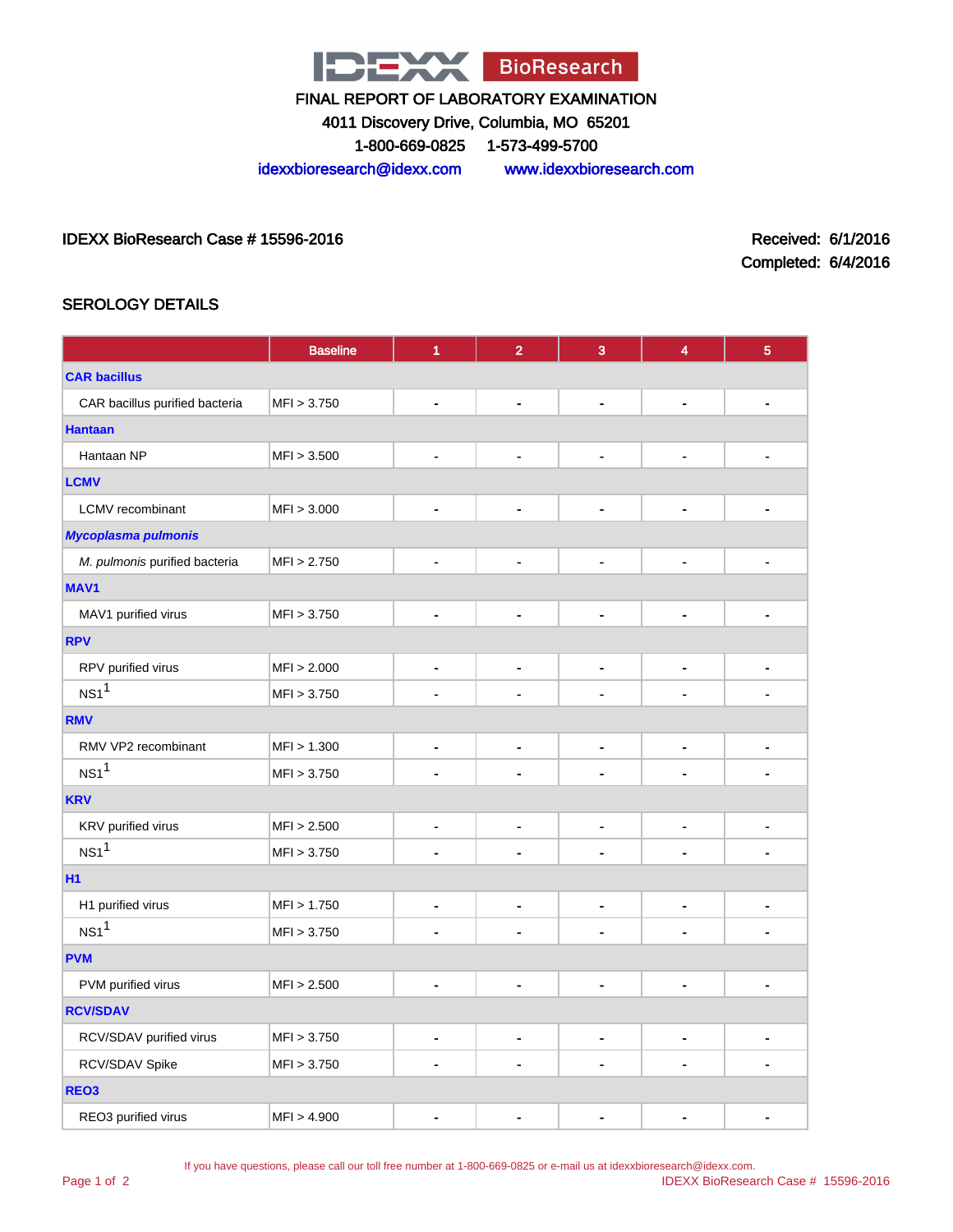|                                            | <b>Baseline</b> |                | 2 | 3 | 4              | 5 |
|--------------------------------------------|-----------------|----------------|---|---|----------------|---|
| <b>RTV</b>                                 |                 |                |   |   |                |   |
| RTV purified virus                         | MFI > 1.500     | ۰              |   | - | $\blacksquare$ |   |
| TMEV purified virus                        | MFI > 2.000     | ٠              |   |   | $\blacksquare$ |   |
| <b>Sendai</b>                              |                 |                |   |   |                |   |
| Sendai purified virus                      | MFI > 3.000     | $\blacksquare$ |   | ٠ | ٠              |   |
| <b>Clostridium piliforme</b>               |                 |                |   |   |                |   |
| Clostridium piliforme purified<br>bacteria | MFI > 4.950     | ٠              |   |   | $\blacksquare$ |   |

**NS11 :** NS1 protein is highly conserved among rodent parvoviruses and thus serves as a generic assay for parvovirus seroconversion.

Legend: + = positive - = negative blank = test not performed EQ = equivocal HE = hemolysis precluded testing I = insufficient W = weak positive WB = Western Blot confirmatory analysis pending NS = non-specific reactivity N = normal IgG L = less than normal IgG Positive MFI results are reported as "+" followed by a number from 1 to 33 in thousands rounded off to the nearest thousand.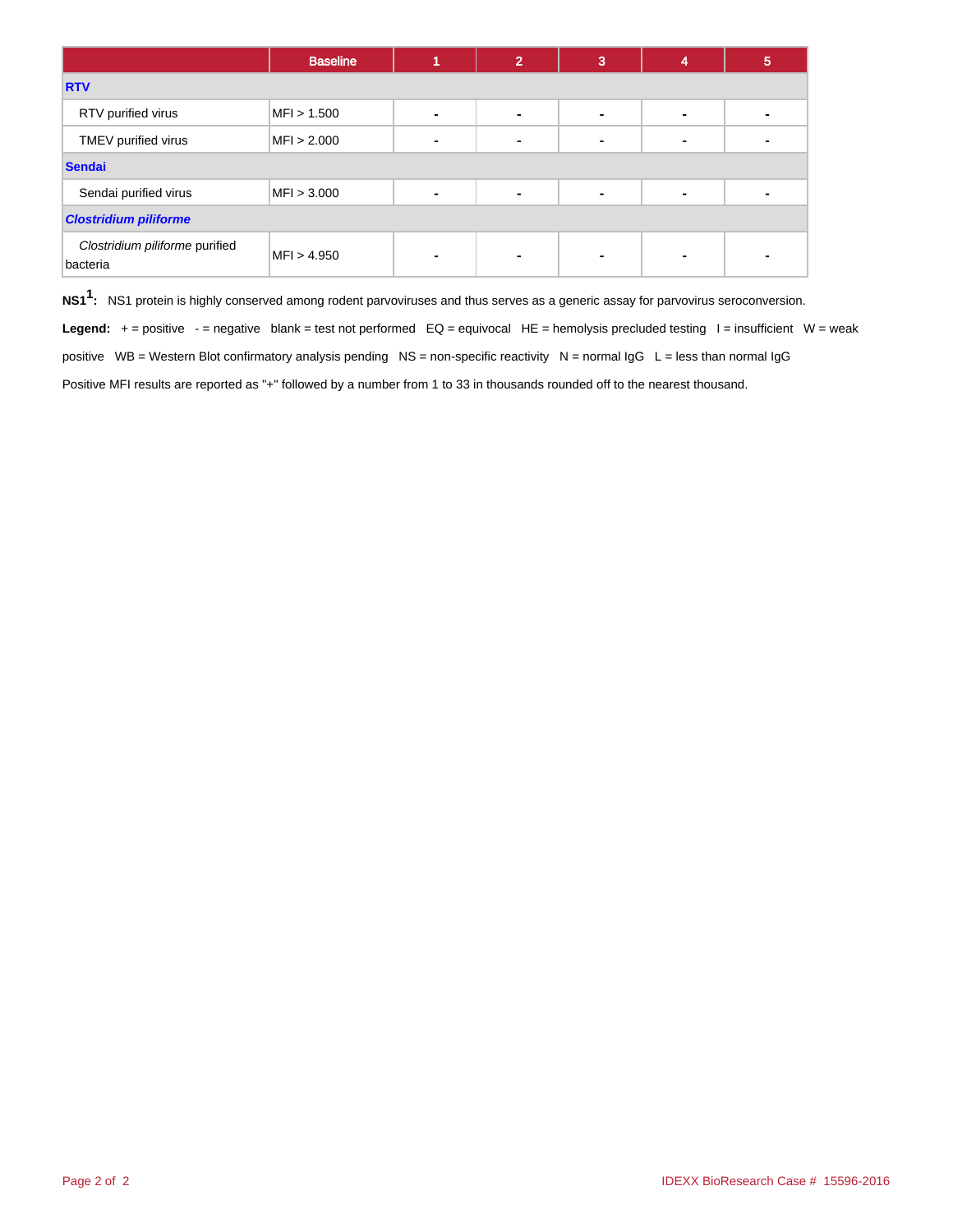

4011 Discovery Drive, Columbia, MO 65201

1-800-669-0825 1-573-499-5700

idexxbioresearch@idexx.com www.idexxbioresearch.com

#### IDEXX BioResearch Case # 16259-2016 Received: 6/9/2016

# Completed: 6/13/2016

#### Submitted By

Resource Center Animals-RRRC University of Missouri-RRRC Columbia, MO 65201

Phone: 573-884-7970 Email: bethunec@missouri.edu; RhoadesJN@missouri.edu; brydae@missouri.edu; watermanjd@missouri.edu; dixonl@missouri.edu; oneilla@missouri.edu; boltec@missouri.edu; oconnore@missouri.edu; mcdowellm@missouri.edu

Fax: [573] 884=7521 Email: FranklinC@missouri.edu

## Referred By

Craig Franklin University of Missouri-Franklin Veterinary Pathobiology 4011 Discovery Drive Columbia, MO 65201

#### Specimen Description

Species: rat Description: Swabs Number of Specimens/Animals: 2 Building/Facility: W114

| <b>Client ID</b> | Investigator | Room# | <b>Rack</b> |
|------------------|--------------|-------|-------------|
| -                | Bryda        | W114  | $1 - 3$     |
|                  | Bryda        | W114  | $4 - 5$     |

## **Services/Tests Performed:** Fur Mite

**PCR evaluation for:** Myocoptes, Radfordia/Myobia

**General Comments:** CB: Quarterly fur mite testing for room W114.

**Summary:** All test results were negative.